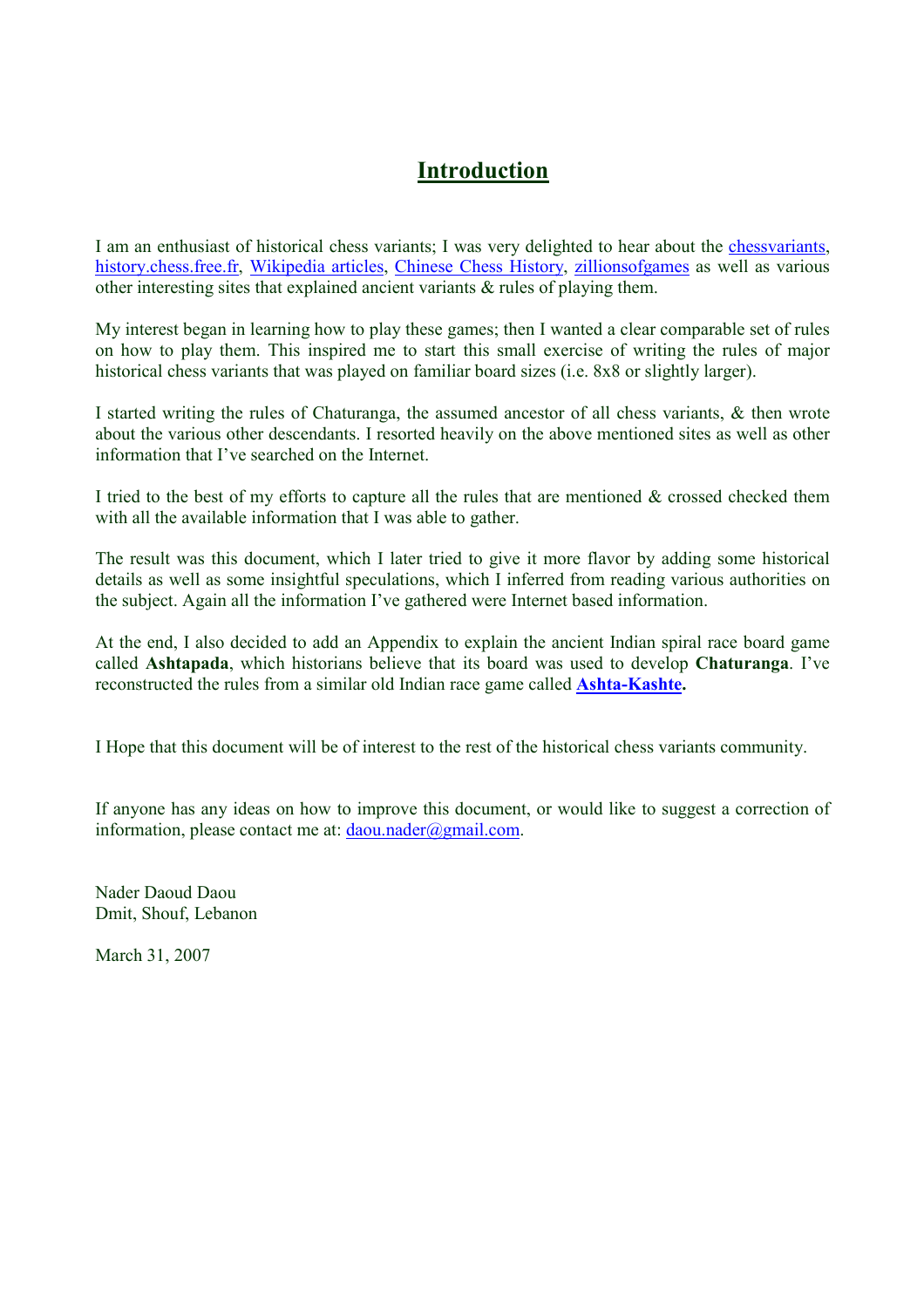# I. Chaturanga<sup>1</sup> (Indian Chess)

# Board Setup:

- Non-checkered 8x8 Board with 64 squares available for the movement of pieces.
- There are 16 pieces for each player; named:

| <b>Name</b>                       | <b>Pieces</b> | Meaning                           |
|-----------------------------------|---------------|-----------------------------------|
| Raja, Rajah                       |               | <b>King</b>                       |
| Mantri, Senapati                  |               | Counselor/Adviser, General (Ferz) |
| Gaja/Dwipa                        | $\mathbf{2}$  | Elephan <sup>2</sup>              |
| Ashva/Ashwa/Asva, Turaga          | $\mathbf{2}$  | <b>Horse</b> ( <i>Knight</i> )    |
| Ratha                             | $\mathbf{2}$  | Chariot (Rook)                    |
| Padati/Pedati/Patti/Bhata, Sainik | 8             | Foot Soldier, Warrior (Pawn)      |



#### King:

During setup, the **King** is always placed in the central square that is on the player's right (i.e. Kings are not facing each others).

#### Other Pieces:

Same as in International Chess.

#### Piece Moves:

#### King:

Moves as usual king, but additionally has the right to make one **knight-move** /**capture** during the game, provided that he hasn't been checked before he makes his knight-move/capture. Castling doesn't exist.

## Elephant<sup>3</sup>:

Jumps two square diagonally<sup>4</sup>

### Ferz:

Moves one square diagonally

### Pawn:

Moves and takes as a usual pawn, but may not make a double step on its first move.

### Pawn Promotion:

Pawns can promote when they arrive at the last rank of the board, but only to the type of piece that was on the **promotion-square** in the opening setup. Additionally, promotion is only possible when the player already lost a piece of the type. A consequence of this rule is that pawns never promote to kings<sup>5</sup>.

### Special Rules:

- The goal of the game is to **Checkmate** the enemy **King**.
- There is no initial two-step **Pawn** move.
- There is no Castling option.
- **Bare King counts as a Win.**
- The player that **Stalemates** their opponent loses the game.

<sup>1</sup> The Sanskrit name Chatur-Anga (meaning Four Parts) was used to refer to the Indian "Army" of Vedic times in which a platoon had four parts: one elephant, one chariot, three soldiers on horseback, and five foot-soldiers. Chaturanga is believed to have been developed between 400-450 AD in the Gupta Empire (320-540 AD), Northern India, based on a board from an earlier race game (*related to Pachisi*), known as the **Ashtapada**. The Sanskrit name **Ashta-Pada** (meaning **Eight Steps**) was used to refer to any Board composed of 8x8 squares. Please see Appendix I for an attempted reconstruction of the Ashtapada race game.

<sup>&</sup>lt;sup>2</sup> Later in History, in an effort to reflect the real power of the **Elephant** in Battle, the **Elephant** was replaced by a **Camel** (retaining the same move: Jumping diagonally over one square); at the same time, they replaced the Chariot with the Elephant (Giving the Elephant the Chariot's move: Moving orthogonally any number of squares). Often in India, nowadays, the Rook Piece is called the Elephant and the Bishop Piece is called the Camel.

<sup>&</sup>lt;sup>3</sup> At a later stage in history (As described by Biruni in his India book around 1030 AD), the Elephant was given another move; one square forward or one square in any diagonal direction (think of the four legs & trunk of the elephant).

 $^4$  Another move ascribed to the Elephant was that stated by the Arabic Chess Master, Al-Adli, in his Chess Book around 840 AD; he stated that the move of the Elephant in India was an orthogonal two square jump (i.e. jumping over one square to the: left, right, back or forward). The German historian Johannes Kohtz (1843-1918) suggests, rather, that this was the earliest move of the Elephant.

<sup>&</sup>lt;sup>5</sup> The 19<sup>th</sup> century Indian chess variants had a similar pawn promotion rules, *which could have existed as variations in the old Chaturanga chess rules*: - In **Hindustani Chess** played in Northern India, the pawn reaching any of the opposing two central squares may promote to **Counselor**, provided that the player has already lost his Counselor piece.

In Parsi Chess played in southern India, a pawn that reaches the opposing king's square can be promoted to the rank of any piece already lost.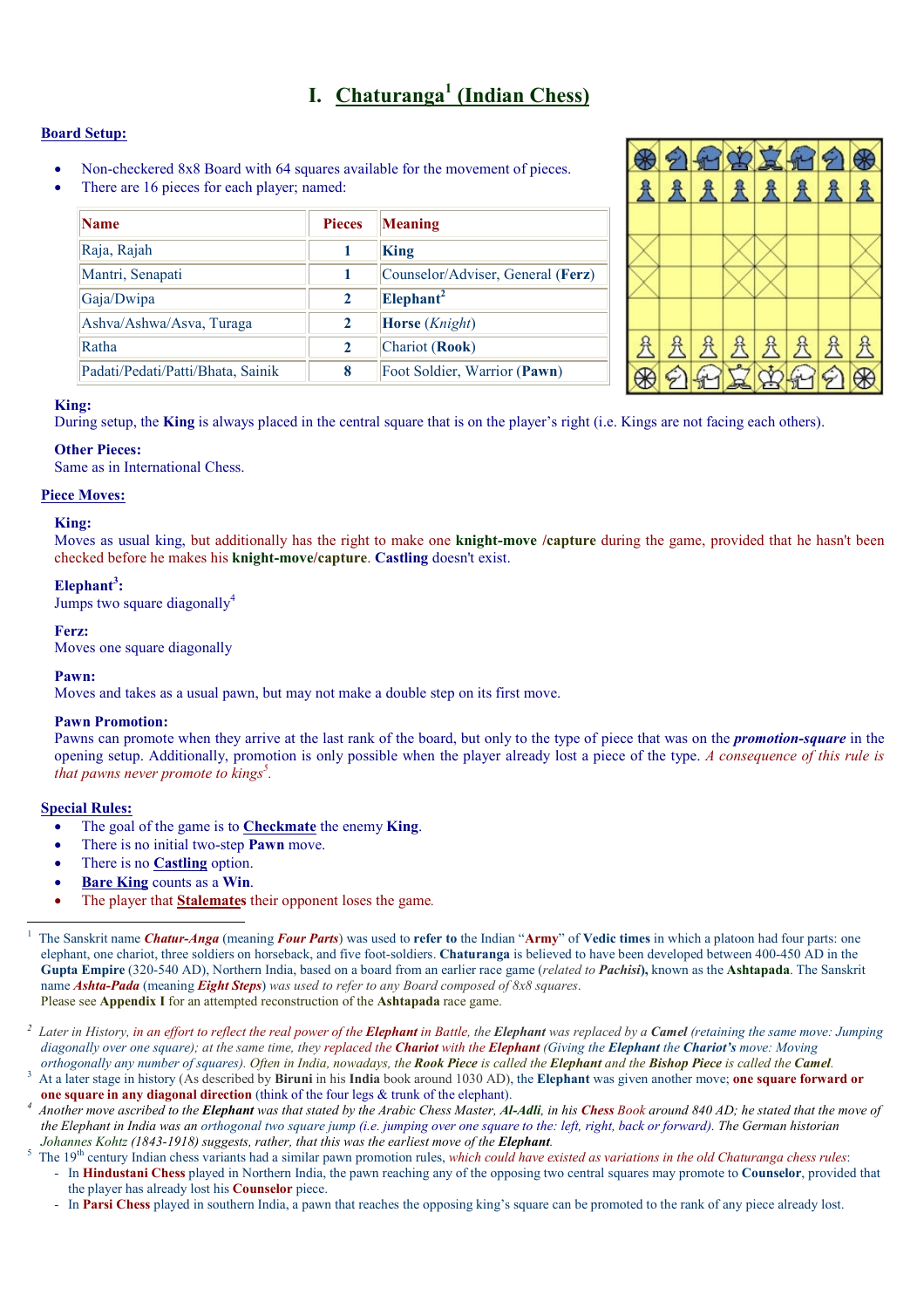# II. Shatranj - Chatrang<sup>6</sup> (Persian-Arab Chess)

# Board Setup:

- Non-checkered 8x8 Board with 64 squares available for the movement of pieces.
- There are 16 pieces for each player; named:

| Name                            | <b>Pieces</b> | Meaning                                   |
|---------------------------------|---------------|-------------------------------------------|
| Shah                            |               | King                                      |
| Wazir, Firzan                   | 1             | Minister/Vizier, Counselor/General (Ferz) |
| Fil                             | $\mathbf{2}$  | <b>Elephant</b>                           |
| Faras, Hisan                    | $\mathbf{2}$  | <b>Horse</b> ( <i>Knight</i> )            |
| Rukh, Rokh <sup>7</sup> , Rookh | $\mathbf{2}$  | Chariot, Wheel (Rook)                     |
| Baidaq                          | 8             | Foot Soldier (Pawn)                       |

|  |  |  | 8 G G T G A &<br>A A A A A A A A |
|--|--|--|----------------------------------|
|  |  |  |                                  |
|  |  |  |                                  |
|  |  |  |                                  |
|  |  |  |                                  |
|  |  |  |                                  |
|  |  |  |                                  |
|  |  |  |                                  |

### King:

During setup, the King is placed in any of the two central squares; however, the two kings should always be on the same column (i.e. facing each other).

### Other Pieces:

Same as in International Chess.

### Piece Moves<sup>8</sup>:

#### King:

Moves as usual king *(i.e. one safe square in any direction, orthogonal or diagonal)*; **Castling** doesn't exist.

#### Elephant:

Jumps two square diagonally

### Ferz:

Moves one square diagonally

### Pawn:

Moves and takes as a usual Pawn, but may not make a double step on its first move.

### Pawn Promotion:

A Pawn arriving at the last row always promotes to Ferz.

### Special Rules:

-

- The goal of the game is to Checkmate or Stalemate the enemy King.
- There is no initial two-step Pawn move.
- There is no **Castling** option.
- The player that **Stalemates** their opponent wins the game<sup>9</sup>. (This rule is exactly opposite to that of Chaturanga)
- **Bare King counts as a Win, provided that your King cannot be bared on the very next move. (See below.)**
- Two bare Kings (see above) count as a Draw.

#### Ta'biyat (10-move or 12-move):

Shatranj players often agreed to allow the opening player ten moves (*Sometimes twelve*) at once to arrange his pieces; however, no piece was allowed to cross the board's centerline. Then second player then made is first ten moves in reply (with the same restriction), and from this position, called the **Ta'biyat** or battle array, the play proceeded normally by alternating moves.

<sup>6</sup> Chaturanga was introduced to the Persian Court around 570 AD during the reign of the Sassanid King Khusrau I Anushirvan (ruled 531-579) by the Indian ambassador of King Sharvavarman (ruled 560-585 AD) of the North Indian Mukhari Kingdom. The Persians developed the game to what became known as Chatrang; the Arabs then learned the game (called it "Shatranj") & spread it to Africa & Europe.

<sup>7</sup> When Shatranj spread to the West, the Rook (coming from the Persian word Rokh, meaning Chariot) came to mean Castle, after the word Rocca, the Italian word for "Fortress".

<sup>8</sup> The same game (same rules) was played in Madagascar under the name **Samantsy**. The only difference was some variation in piece names.

<sup>9</sup> Pritchard cites a rule variation that is not mentioned by all authors: a stalemated king may be transposed with one of its other pieces, as long as this does not result in check.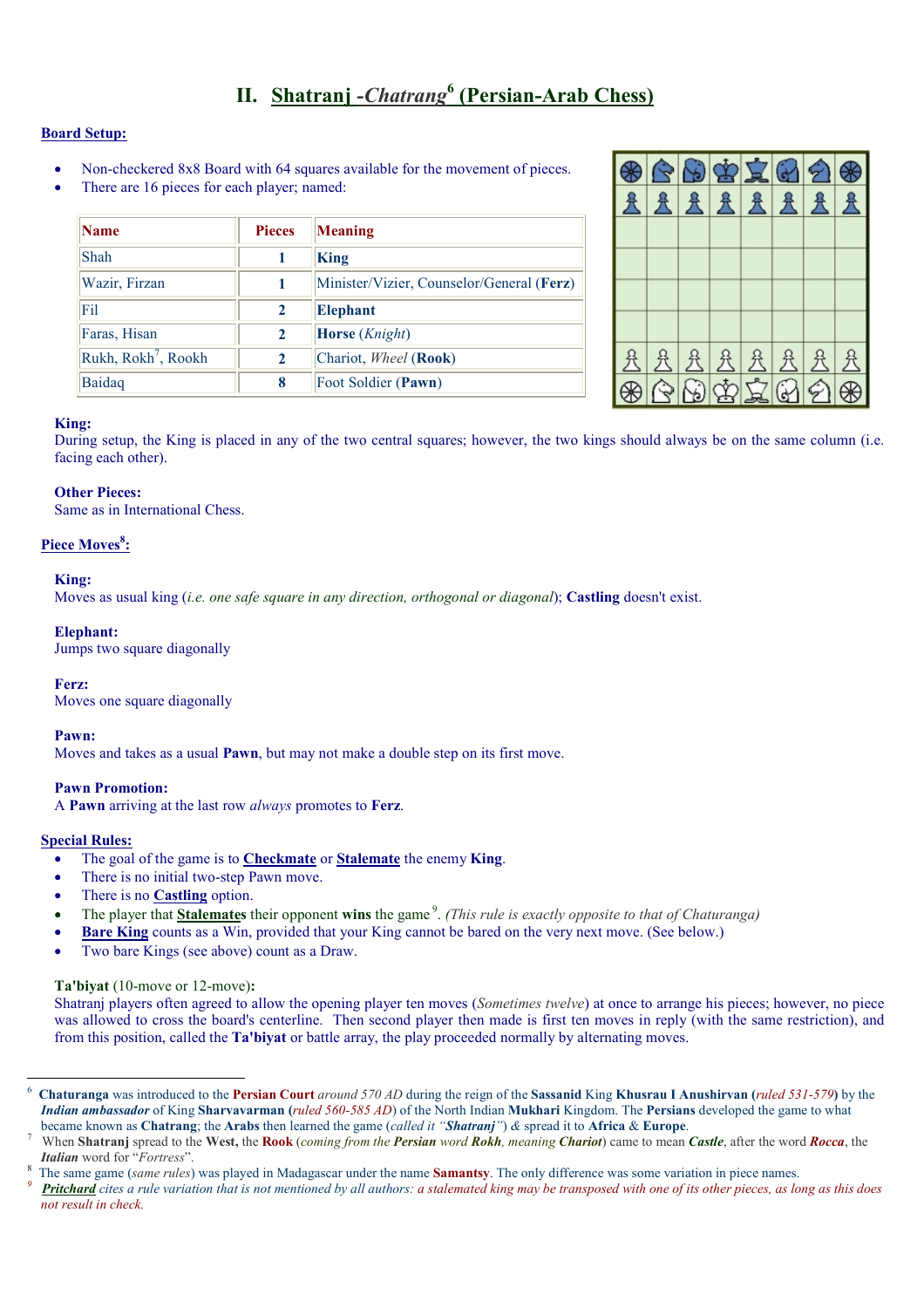# III. Senterej (Ethiopian Chess)

### Board Setup:

- Non-checkered 8x8 Board with 64 squares available for the movement of pieces.
- There are 16 pieces for each player; named:

| <b>Name</b>  | <b>Pieces</b> | <b>Meaning</b>                 |
|--------------|---------------|--------------------------------|
| <b>Negus</b> |               | King                           |
| Fers         |               | Counselor (Ferz)               |
| Saba         | 2             | <b>Elephant</b>                |
| Ferese       | $\mathbf{2}$  | <b>Horse</b> ( <i>Knight</i> ) |
| Der          | $\mathbf{2}$  | Castle (Rook)                  |
| Medeq        | 8             | Pawn                           |

| <b>E2002021</b>                      |  |  |  |         |
|--------------------------------------|--|--|--|---------|
|                                      |  |  |  | RRRRRRR |
|                                      |  |  |  |         |
|                                      |  |  |  |         |
|                                      |  |  |  |         |
|                                      |  |  |  |         |
|                                      |  |  |  |         |
| 88888888<br><mark>E 20650002E</mark> |  |  |  |         |

#### King:

During setup, the King is always placed in the central square that is on the player's right (i.e. Kings are not facing each others).

#### Other Pieces:

Same as in International Chess

#### Piece Moves:

Same as Shatranj

#### Pawn Promotion:

A pawn reaching the last row could be replaced by any of the player's pieces, which had by then been captured.

# Special Rules:

-

### Werera (Ethiopian Ta'biyat) $^{10}$ :

The Ethiopian chess game starts with the **Werera** (*Mobilization Phase*), during which the players move as fast as they wish without waiting for their opponent to move (i.e. both players may move simultaneously). During this mobilization phase (Ta'biyat), the king can move two squares to the right and the nearer castle can be moved or shifted to the immediately adjacent square (i.e. castling, but only to the right of the king). Players can play as many moves as they wanted, at high speed, until the first capture; after which, the Werera phase ends and the players will start to move alternately (one player making one move at a time) for the rest of the game.

- The goal of the game is to **Checkmate** the enemy King.
- There is no initial two-step Pawn move.
- There is no **Castling** option after the **Werera** Phase.
- Stalemate counts as a draw.
- In www.pathguy.com applet of Ethiopian chess, which cites Pritchard's Encyclopedia of Chess Variants, they stated that the game is considered a draw if a bare king is able to make seven moves without being checkmated by the opponent.

 $^{10}$  The above Werera rules were stated by Richard Parnkhust, in an article for the 1971 May-June issue of Ethiopian Review Magazine. Below, I reconstructed an alternative Werera rules based on the Arabic Ta'biyat:

- The opening player makes 10 moves at once to arrange his pieces
- Then, the second player makes his first 10 moves in reply.
- Special rules that apply during this phase:
	- 1. No piece is allowed to cross the board's centerline
	- 2. No capture is allowed
	- 3. Castling to the right is allowed  $&$  considered to be one move
	- 4. Castling to the left of the player is not allowed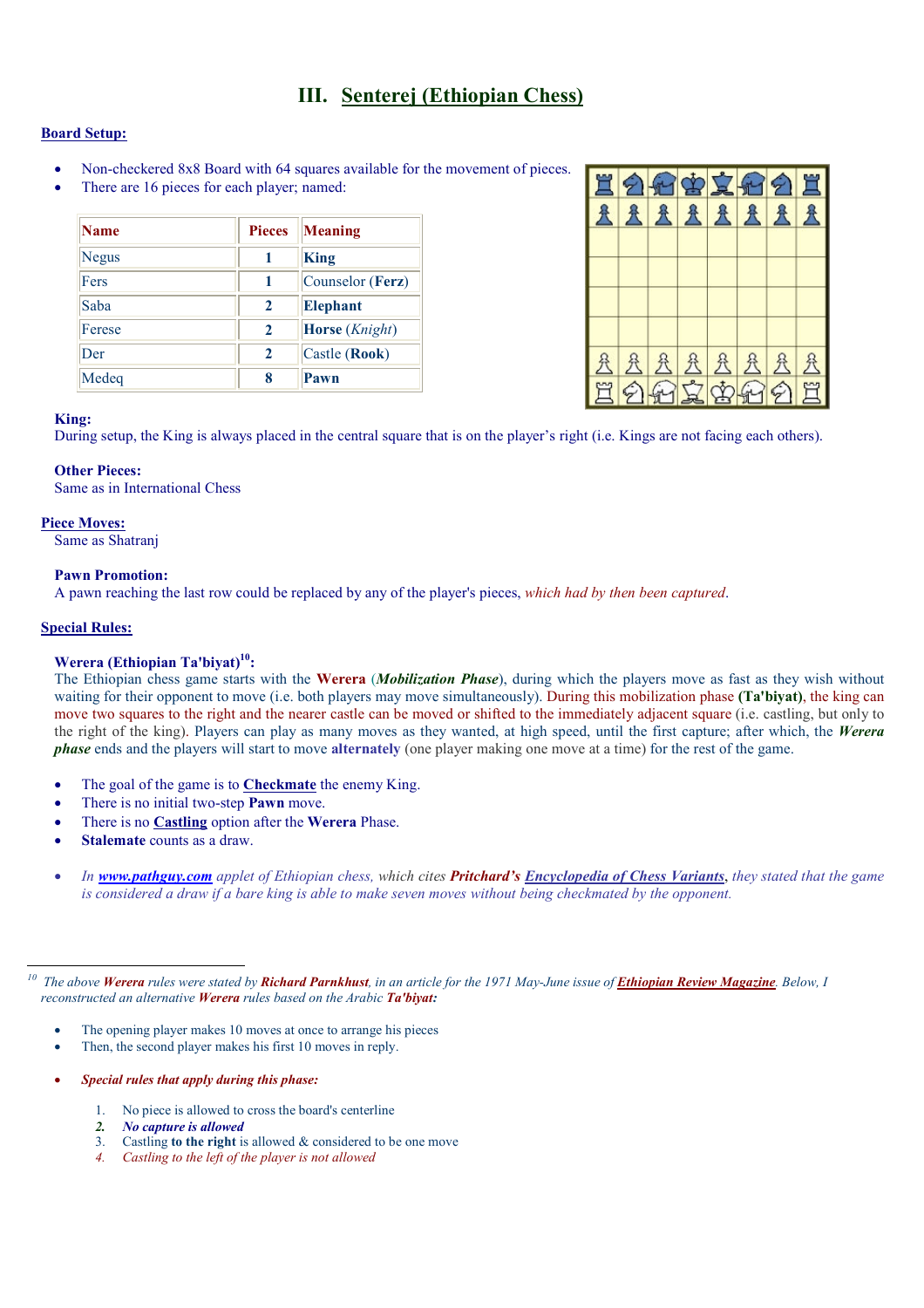# IV. Ninth Century Indian  $Chess<sup>11</sup>$

# Board Setup:

- Non-checkered 8x8 Board with 64 squares available for the movement of pieces.
- There are 16 pieces for each player; named:

| <b>Name</b>                 | <b>Pieces</b> | Meaning                           |
|-----------------------------|---------------|-----------------------------------|
| Raja, Rajah                 |               | King                              |
| Mantri, Senapati            |               | Counselor/Adviser, General (Ferz) |
| Ratha                       | 2             | Chariot (Rook)                    |
| Ashva/Ashwa/Asva            | $\mathbf{2}$  | <b>Horse</b> ( <i>Knight</i> )    |
| Gaja                        | $\mathbf{2}$  | Elephant (Dabbābah)               |
| Padati/Pedati/Bhata, Sainik | 8             | Foot Soldier, Warrior (Pawn)      |



# First Row Pieces:

- The King is placed in any of the two central squares (the two kings should always be on the same column)
- The Ferz is placed in any of the two central squares besides the King.
- Two Rook pieces surrounding the King & Ferz pieces on both sides.
- Two **Horse** pieces surrounding the **Rooks** on both sides.
- Two **Dabbābah**s sitting on the Board Edges, surrounding the **Horses** on both sides.

# Second Row Pieces:

• 8 Pawns placed in all the squares of the Second Row.

# Piece Moves:

 $King<sup>12</sup>$ , Ferz, Rook, Horse & Pawn Pieces: Same as Shatranj.

### Dabbābah:

Jumps exactly two squares orthogonally (vertically or horizontally)

### Pawn Promotion:

A Pawn arriving at the last row always promotes to Ferz.

### Special Rules:

- The goal of the game is to **Checkmate** the enemy **King**.
- There is no initial two-step **Pawn** move.
- There is no **Castling** option.
- Bare King counts as a Win.
- The player that **Stalemates** their opponent loses the game.

<sup>&</sup>lt;sup>11</sup> This variant was explained by the *Ninth Century* Arabic Chess Master  $AI$ -' $AdI$ .

<sup>&</sup>lt;sup>12</sup> The **King** moves exactly one safe square in any direction; there is no special leap as is the case in **Chaturanga**.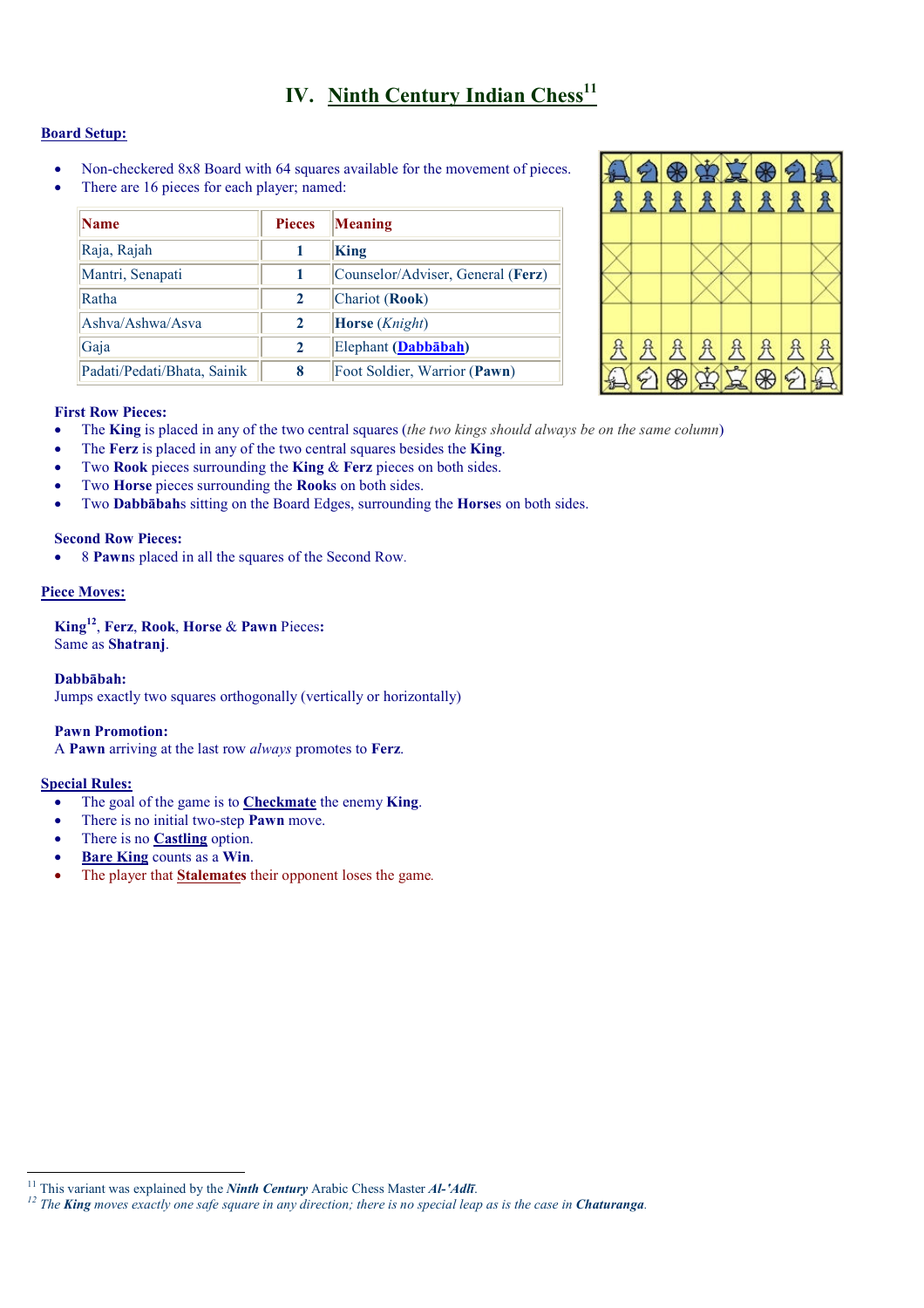# V. Sittuvin<sup>13</sup> (Burmese Chess)

# Board Setup:

- Non-checkered 8x8 Board with 64 squares available for the movement of pieces.
- There are 16 marked squares on the Board (Made by two diagonal lines linking the edges of the board).
- There are 16 pieces for each player; named:

| <b>Name</b> | <b>Pieces</b> | <b>Meaning</b>                   |
|-------------|---------------|----------------------------------|
| Min-gyi     | 1             | Grand King (King)                |
| Sit-ke      | 1             | Lieutenant-General (Ferz)        |
| <b>Sin</b>  | $\mathbf{2}$  | <b>Elephant (Silver General)</b> |
| Myin        | 2             | <b>Horse</b> (Knight)            |
| Yattah      | $\mathbf{2}$  | Chariot (Rook)                   |
| Nè          | 8             | Soldier (Pawn)                   |



### Pawns:

For each player, 4 pawns are put at the third row to the player's left, followed by 4 pawns placed at the fourth row to the player's right.

### Other Pieces<sup>14</sup>:

- Each player takes turn in placing places all his non-pawn pieces, as he wishes, behind his own pawns;
- It is also allowed *(in this initial setup phase)* to put pieces on the positions of pawns, and then to put such pawns on other squares in the area behind the pawns original position;
- Only restriction that applies, in placing the Rooks, is that the first player has the right to object if the second player place(s): 1. Two rooks at the same column; or
	- 2. One rook on the column facing the first player's king.

In these cases, the second player has to change his setup (e.g. relocating rook to different column).

### Piece Moves:

### King, Ferz, Horse, Rook & Pawn:

Moves like regular Shatranj.

### Sin:

Moves one square straight forward or one square diagonally (Like the **Silver General** in Japanese Chess -**Shogi**)

### Pawn Promotion:

- Pawn can only be promoted to a Ferz.
- Promotion is only possible if the player's own **Ferz** has already been captured *(i.e. only one Ferz per player)*.
- A Pawn can promote when it reaches a marked square on one of the diagonal lines on the opponents half of the board; however, promotion is not immediate upon arrival on the square. Instead, when a Pawn reaches a promotion square, he stays a Pawn. In a later turn, the Pawn can be changed into a Ferz in one of two ways:
	- 1. No ordinary move is made that turn instead the turn is used to change the Pawn to Ferz;
	- 2. The Pawn makes a Ferz move/capture and is simultaneously transformed into a Ferz (In this move, the Pawn is neither allowed to give check to the opponent's **King** nor to capture the opponent's **Ferz**).
- It is possible for a **Pawn** to move past the squares where he can promote: in that case, promotion is no longer possible for that **Pawn**.

### Special Rules:

- The goal of the game is to **Checkmate** the enemy **King**.
- There is no initial two-step Pawn move.
- There is no Castling option.
- **Stalemate** is not allowed *(Any move that would place the opponent's king into a stalemate position is prohibited)*.

<sup>&</sup>lt;sup>13</sup> "Sit" is the Burmese word for "Army"; thus, the word "Sittuyin" can be translated as "Representation of the Army".

 $14$  In practice, the first row was reserved to the Rooks (to a lesser extent, the king was sometimes placed on the first row as well); other non-pawn pieces (Ferz, Horse & Sin) were usually placed between the first row & the pawns.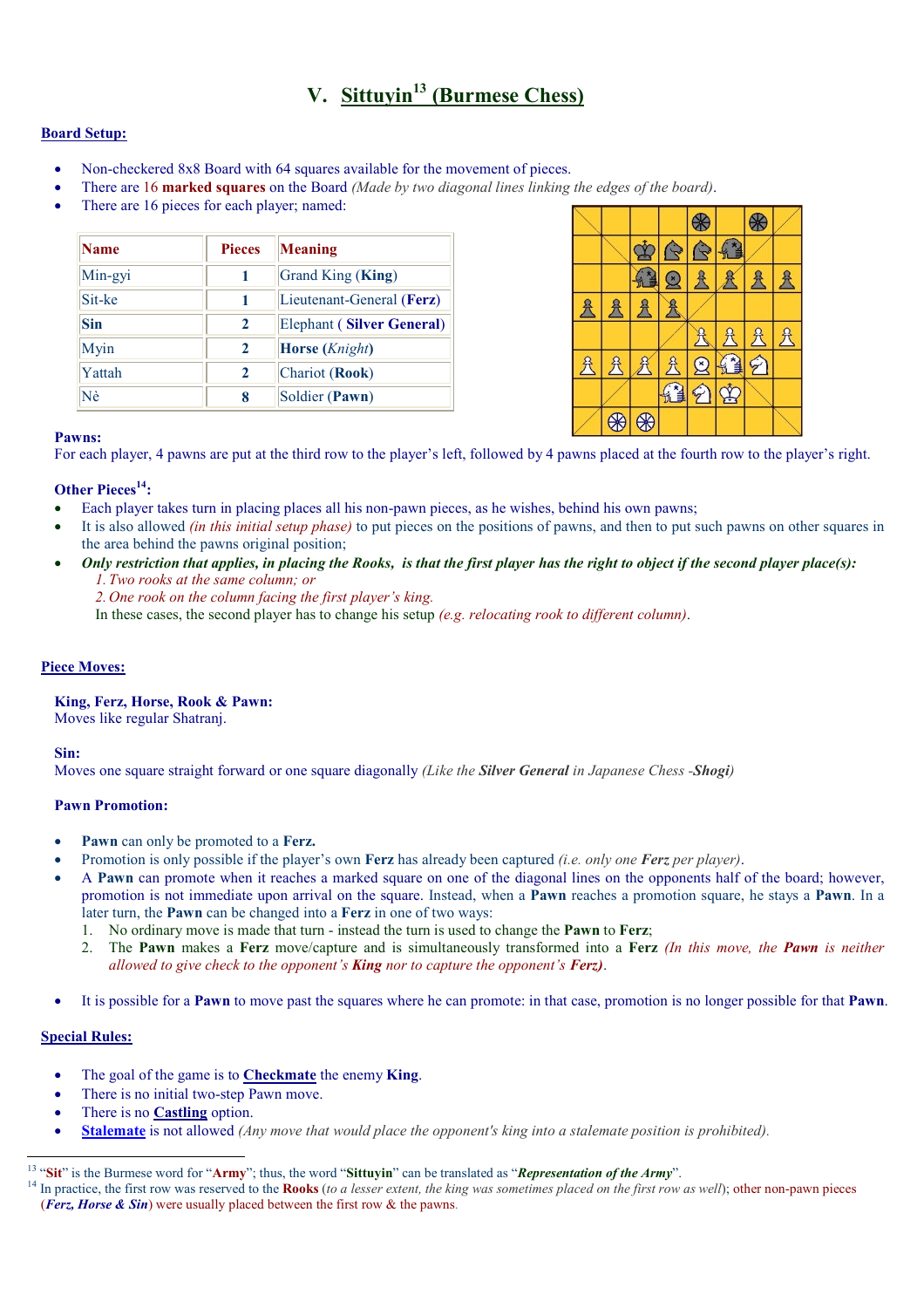Draw Rules (Below is a rule based on Pritchard's description; there are more rules that he didn't describe):

- **Bare King:** 
	- When one side has only a **bare king** remaining,  $\&$  the other side has **a rook**  $\&$  **a king**; then mate should be achieved within 16 moves; if the lone king is on any of the *four central squares*, then the 16 moves start to be counted after the 5th move of the lone king (effectively giving 21 moves).

# VI. Makruk<sup>15</sup> (Siamese Chess)

# Board Setup:

- Non-checkered 8x8 Board with 64 squares available for the movement of pieces.
- There are 16 pieces for each player; named:

| Name        | <b>Pieces</b> | Meaning                          |
|-------------|---------------|----------------------------------|
| Khun        |               | Lord $(King)$                    |
| Met         |               | $\left[ \text{Seed}^{16}$ (Ferz) |
| <b>Khon</b> | $\mathbf{2}$  | Nobleman (Silver General)        |
| Ma          | $\mathbf{2}$  | Horse (Knight)                   |
| Rua         | $\mathbf{2}$  | $Board17$ (Rook)                 |
| Bia         | 8             | Cowrie shell (Pawn)              |



#### King:

During setup, the King is always placed in the central square that is on the player's left (i.e. Kings are not facing each others).

#### Pawns:

During setup, pawns are placed on the 3rd and 6th rank (i.e. third row instead of the second row)

#### Other Pieces:

Same as in International Chess.

### Piece Moves:

#### King, Ferz, Horse, Rook & Pawn:

Moves like regular Shatranj.

#### Khon:

Moves one square straight forward or one square diagonally (Like the **Silver General** in Japanese Chess -**Shogi**)

#### Pawn Promotion:

A Pawn reaching the sixth row (towards the opponent) always promotes to Ferz.

#### Special Rules:

<u>.</u>

- The goal of the game is to Checkmate the enemy King.
- There is no initial two-step **Pawn** move.
- There is no Castling option.

<sup>&</sup>lt;sup>15</sup> The Thai Word "Mak" means "Game"; the word "Ruk" could have come from Cambodian "Ruk /Ouk" meaning "Check /Chess".

<sup>&</sup>lt;sup>16</sup> A seed is weird in this Chess context. The name could originate from the Sanskrit "Mantri" (=Counselor, Minister) which was used in India as well as in Malaysia and Java.

 $17$  The Chariot was replaced by a Boat in many places in the world, where the boat was more meaningful in the warfare for people trading and struggling onto the seas. This replacement was common in Thailand, Cambodia, Bengal (East India), Southern India, Java as well as in some parts of Russia. In carved pieces found in Burma (probably influenced by the Hindu culture), the Chariot was sometimes represented like a Boat carrying a shrine over wheels. In rougher works (maybe under European influence), some carvers finally omitted the wheels, or even the boat, leaving a kind of temple or tower (Comparable designs have been also found in India).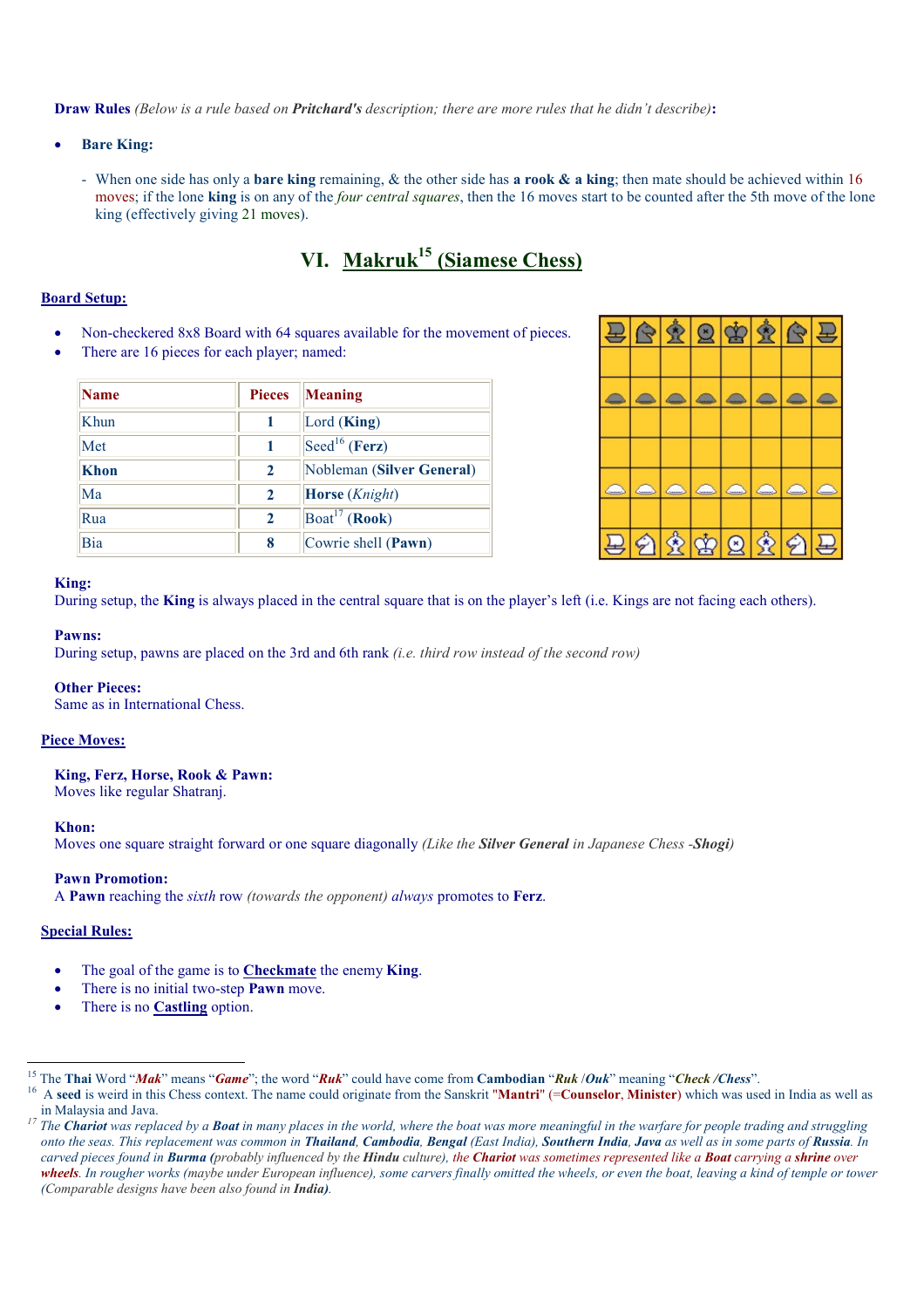#### Draw Rules:

- Stalemate counts as a draw.
- **Battle without Pawns:** When neither side has any pawns left, mate must be achieved in 64 moves, or else the game is a draw. The one who is in disadvantage will be the one who will do the counting. Counting stops whenever the disadvantage side makes a capture, or thinks that he's no more in disadvantage. If the disadvantage side checks mate the advantage side and did not stop counting at that move, the game will be declared a draw.
- **Bare King**: When one side has only a bare king remaining, a new count should start<sup>18</sup> based on the count value of the remaining pieces of the stronger side. From this count value, subtract the number of pieces (for both players including the two kings) remaining on the board; the resulting number is how many moves the stronger side is allowed to make; otherwise the game becomes a draw (See detailed tables below); e.g. if white has two rooks and a knight against a lone black king, he has 3 moves **[Count Value** (8) – Remaining Pieces (5)] to checkmate his opponent. If the Bare King makes any capture, a new count should immense based on the number of remaining pieces for the stronger side. (See detailed tables below for Count Values).

#### If remaining pieces of the stronger side includes unpromoted pawns:

| <b>Remaining Pieces of the Stronger Side</b> | <b>Count Value</b> | Draw if mate not achieved in<br>the following no. of moves |
|----------------------------------------------|--------------------|------------------------------------------------------------|
| Unpromoted Pawns ( $\&$ other pieces)        | 64 moves           | $64 - no$ , of remaining pieces                            |

As soon as the stronger side has no more unpromoted pawns, a new count should start:

|                                | <b>Remaining Pieces of the Stronger Side</b> | <b>Count Value</b> | Draw if mate not achieved in<br>the following no. of moves |
|--------------------------------|----------------------------------------------|--------------------|------------------------------------------------------------|
| <b>Two Rooks</b>               | $(\&$ other pieces):                         | 8 moves            | $8 - no$ of remaining pieces                               |
| One Rook                       | $(\&$ other pieces):                         | 16 moves           | $16 - no$ . of remaining pieces                            |
| <b>Two Bishops</b>             | $(\&$ other pieces):                         | 22 moves           | $22 - no$ of remaining pieces                              |
| <b>Two Knights</b>             | $(\&$ other pieces):                         | 32 moves           | $32 - no$ . of remaining pieces                            |
| One Bishop                     | $(\&$ other pieces):                         | 44 moves           | $44 - no$ . of remaining pieces                            |
| One Knight                     | $(\&$ other pieces):                         | 64 moves           | $64 - no$ . of remaining pieces                            |
| Only Ferz &/or promoted Pawns: |                                              | 64 moves           | $64$ – no. of remaining pieces                             |

# VII. Ouk Chatrang (Cambodian Chess)

#### It is a variant of the Makruk Chess that has the following differences:

#### Name of pieces:

| Name        | <b>Pieces</b> | <b>Meaning</b>          |
|-------------|---------------|-------------------------|
| Sdaach, Ang |               | King                    |
| Neang       |               | Maiden (Ferz)           |
| Koul        | 2             | Pillar (Silver General) |
| <b>Ses</b>  | 2             | Horse (Knight)          |
| Tuuk        | 2             | Boat ( <b>Rook</b> )    |
| Trey        | 8             | Fish (Pawn)             |

|                         |                 |                 | <b>AABBBBAA</b> |
|-------------------------|-----------------|-----------------|-----------------|
|                         |                 |                 |                 |
|                         |                 |                 |                 |
|                         |                 |                 |                 |
|                         |                 |                 |                 |
|                         |                 |                 |                 |
| <b>숦② â â â â 2 ④ 숲</b> | <u> 2222222</u> | <u> 2222222</u> |                 |
|                         |                 |                 |                 |

### Special Rules:

## First Move Rules:

### King:

Moves as usual king, but additionally has the right to make a knight jump/capture on his **first move**<sup>19</sup>, provided that he hasn't been checked before he makes his knight-move. Castling doesn't exist.

#### Neang:

Moves one square diagonally, but for his **first move**, it has an option to make a **double-move** forward *(can't capture at this move)*, provided that the two squares ahead are unoccupied (by friendly or enemy pieces).

<sup>&</sup>lt;sup>18</sup> The old count (i.e. the 64 move count pertaining to **Battle without Pawns**), if any, should cease immediately.

<sup>&</sup>lt;sup>19</sup> Some references states that this knight-jump is only possible to b2 or f2 (jumping to c3 & e3 is not allowed).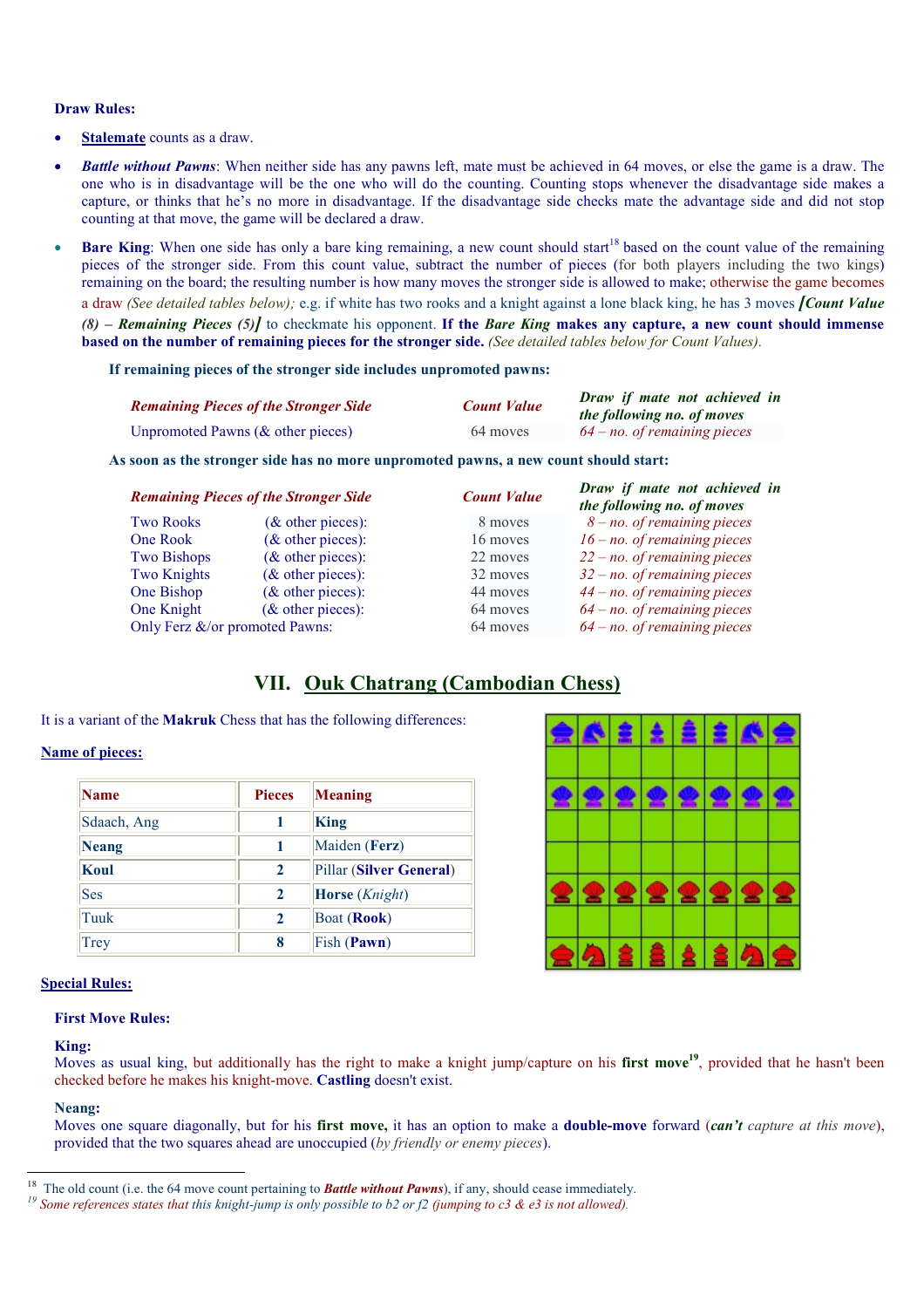# VIII. Shatar (Mongolian Chess)

# Board Setup:

- Non-checkered 8x8 Board with 64 squares available for the movement of pieces.
- There are 16 pieces for each player; named:

| <b>Name</b>                | <b>Pieces</b> | <b>Meaning</b>                                                                               |
|----------------------------|---------------|----------------------------------------------------------------------------------------------|
| Nojon, Noin (Noyion)       |               | Lord, Khan, Prince (King)                                                                    |
| $\text{Bers}^{20}$ (Berse) | 1             | Big Animal (Snow Panther, Tiger, Lion, Bull, Big Dog)<br>( <i>Dragon King</i> = King + Rook) |
| $\text{Teme}^{21}$ (Teme)  | $\mathbf{2}$  | Camel (Bishop)                                                                               |
| Mor' (Mori)                | $\mathbf{2}$  | <b>Horse</b> ( <i>Knight</i> )                                                               |
| Tereg, Terge (Terghe)      | $\mathbf{2}$  | Chariot (Rook)                                                                               |
| Chu, Xüü (Huu), Fu         | 8             | Young (Child or Small Animal)<br>(Pawn)                                                      |



### King:

During setup, the King is placed in any of the two central squares (the kings should always be on the same column)<sup>22</sup>.

### Other Pieces:

Same as in International Chess.

# Piece Moves:

# King, Horse<sup>23</sup>, Rook & Pawns:

Moves like regular Shatranj except for the initial move of Pawns (See below).

### Bishop:

Moves like international chess.

Bers:

Moves like a Rook or one square diagonally (Like the Dragon King in Japanese Chess -Shogi)

### Pawn Promotion:

A Pawn arriving at the last rank always promotes to Bers.

### Special Rules:

<u>.</u>

- The goal of the game is to **Checkmate** the enemy king.
- The First two moves<sup>24</sup> of the game are obligatory:
	- First player advances his Bers' Pawn two steps forward
	- Second player responds by moving his Bers' Pawn two steps forward
- Apart from the above rule, all other Pawns do not have this initial double step.
- There is no Castling option.

<sup>23</sup> In other later variations, the following amendments to piece moves were made:

<sup>&</sup>lt;sup>20</sup> In old **Shatar**, the **Bers** used to move like the ordinary **Ferz** (i.e. one square diagonally).

 $21$  In old Shatar, the Bishop used to be depicted as an Elephant; it also used to have the same Elephant move as in Shatranj.

 $^{22}$  Another Variant of the initial setup is that the King is always on the left (In such case the Kings are on different columns); in this variant, all pawns move like regular Shatranj (i.e. no initial double move for any Pawns –whether the Bers' or the Kings').

<sup>-</sup> the Horse was given an **Amazon Move (Knight** + **Bishop** + **Rook**) from its second move onwards

<sup>-</sup> The King can move as a Knight *(in addition to its original move)* when it reaches the home rank of the enemy *(i.e. last row)* 

 $^{24}$  In another variant; the initial obligatory double step move is reserved for the **Kings' Pawns** (not the **Bers' Pawns). After that, all pawns will move as in** regular Shatranj.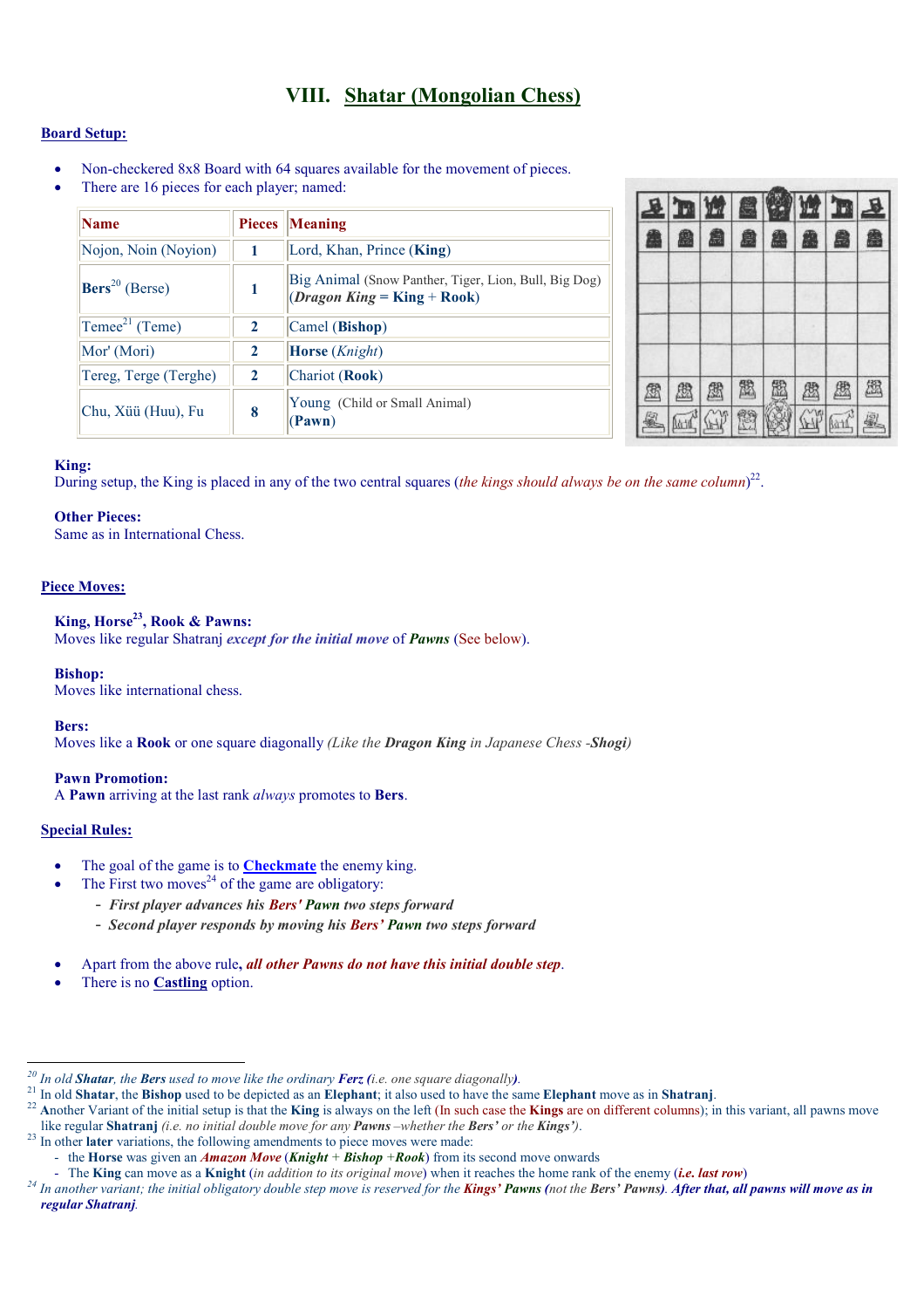# Endgame Rules:

- There are different kinds of "Check":
	- Shak is check given by a Bers, Rook, or Horse
	- Tuk is check given by a Bishop
	- **Zod** is check given by a **Pawn**
- Mat (Mate) can be delivered with all pieces except the Horse (Horse cannot give mate to the enemy King; such a move is forbidden).
- Win in Shatar is achieved by:
	- Checkmating by a Bers or Rook
	- Checkmating by a Bishop or Pawn after a succession of checks containing a Shak.

# Draw Rules:

- Bare King, called "Robado", counts as a Draw.
- Mating by a Bishop or Pawn (without following a series of checks including at least one Shak) is a Draw, called "Niol".
- Stalemate, called "Chzhit", counts as a  $Draw^{25}$ .

<sup>-</sup><sup>25</sup> In another variant, it is considered a win for the party stalemating the opponent.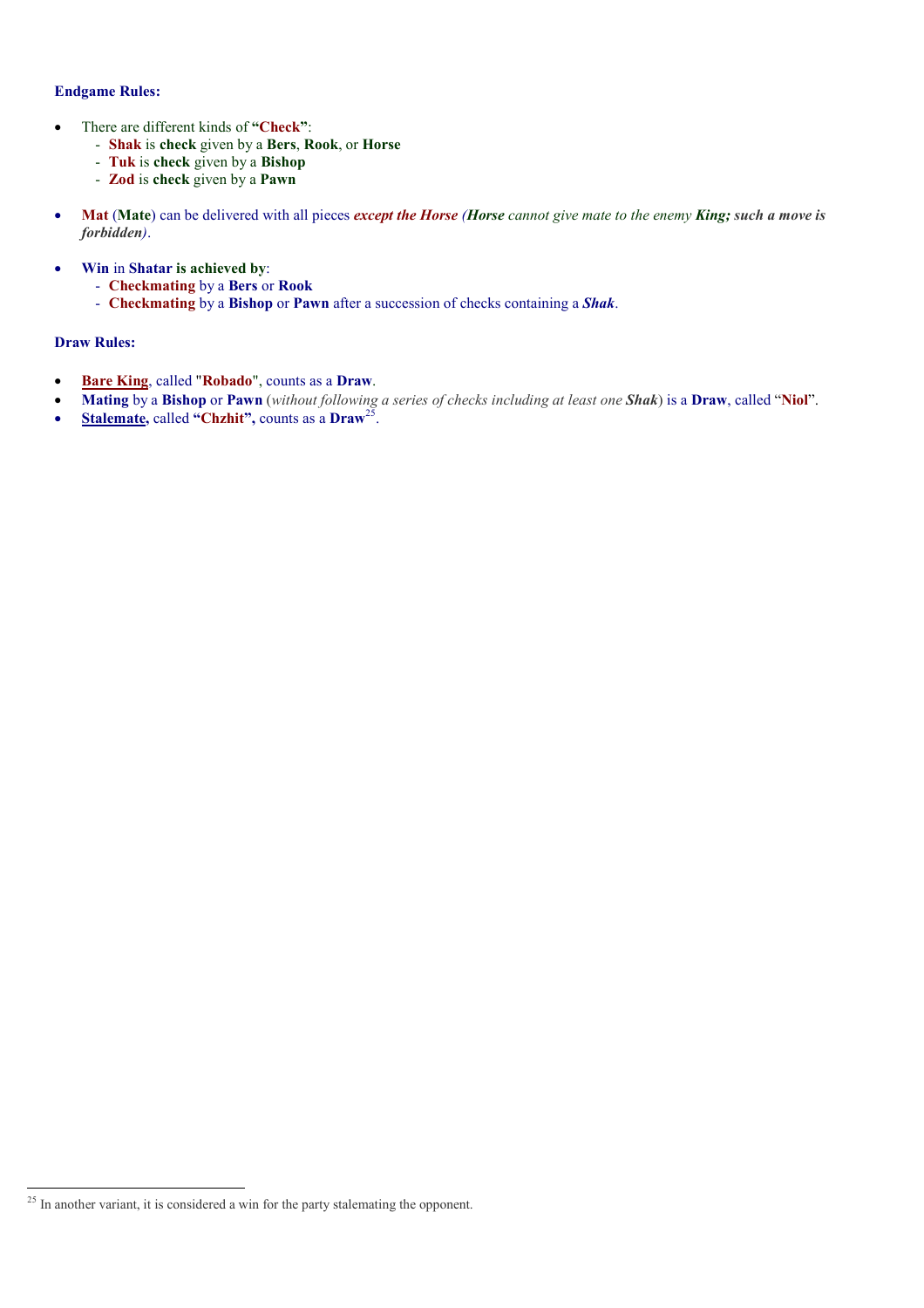# IX. Modern Xiangq $i^{26}$  (Chinese Chess)

### Board Setup:

- Non-checkered; composed of 9 (vertical) x 10 *(horizontal)* lines with 90 points<sup>27</sup> available for the movement of pieces.
- The vertical lines are known as *files*, while the *horizontal lines* are known as *ranks*.
- The Four squares at the middle of the first two rows *(for both players)* are connected by two diagonal lines. The 9 points composed by those four squares are known as the Fortress/ Palace.
- The **fifth row<sup>28</sup>** at the center represents a **River**,  $\&$  as such it has no vertical lines crossing through it.

| There are 16 pieces for each player; named: |  |  |
|---------------------------------------------|--|--|
|                                             |  |  |

| <b>Name</b>         | <b>Pieces</b> | Meaning                                                                                        |  |  |
|---------------------|---------------|------------------------------------------------------------------------------------------------|--|--|
| Jiàng /Shuài        | 1             | General/ Marshal ( $\text{King}^{29}$ )                                                        |  |  |
| Shì                 | $\mathbf{2}$  | <b>Advisor</b> (Minister, Guard, Gentleman/Scholar,<br>Assistant, Mandarin, or Warrior) (Ferz) |  |  |
| $Xi\text{ang}^{30}$ | $\mathbf{2}$  | <b>Elephant</b>                                                                                |  |  |
| Mă /Mà              | $\mathbf{2}$  | <b>Horse</b> ( <i>Knight</i> )                                                                 |  |  |
| IJū                 | $\mathbf{2}$  | Chariot (Rook)                                                                                 |  |  |
| Bão /Pào            | $\mathbf{2}$  | Catapult (Cannon)                                                                              |  |  |
| $Z$ ú / $bing$      | 5             | Soldier (Pawn)                                                                                 |  |  |



### King & Ferz:

For each player, the King stands at the central intersection of each player's home rank surrounded by two Ferz pieces on its right & left (At the 3 points within the **Palace boundaries** in the  $I^{st}$  rank).

#### Elephant, Horse & Chariot:

Same positions as in regular Shatranj i.e. to the left & right points of the Ferz pieces

#### Cannon:

For each player, there are two Cannons, each situated two points directly ahead of the Horse pieces (*i.e. on the 3<sup>rd</sup> rank*, *at the* intersection with the  $2^{nd}$  &  $8^{th}$  files).

## Pawns:

-

For each player, 5 pawns are put at the **fourth rank** at each of the  $1^{st}$ ,  $3^{rd}$ ,  $5^{th}$ ,  $7^{th}$  &  $9^{th}$  files.

<sup>&</sup>lt;sup>26</sup> The first rules of **Bao Ying Xiangqi** (Early Xiangqi –supposedly created around 762 AD) were documented in 839 AD by Niu Seng-Ju, Prime Minister of the Tang Chinese Emperor Wen Zhong (827-841 AD). It is speculated that an earlier form of this game entered China from Persia/Central Asia around 700 AD. During the Song dynasty (960-1279 AD), Modern Xiangqi board & rules came to existence along with two other variants. Pieces unearthed in Kai Feng, Beijing from the Song Period show pictures carved into their backs (instead of characters as in today's Modern Xiangqi) depicting the following figures:

General carrying a sword dressed in his uniform, sitting in a military tent

Guards depicted as females, wearing armors.

Ministers as elephants.

Rooks as wagons.

Knights as horses.

Cannons as rock-slinging machines i.e. catapults.

Pawns as Foot Soldiers holding spears.

 $^{27}$  In Chinese Chess, pieces are placed on the intersection of lines (vs. regular chess where pieces are put inside the squares); As such, the Chinese Chess

**Board** should be considered as being composed of 90 intersection points rather than 72 squares (8 Columns x 9 Rows).

<sup>&</sup>lt;sup>28</sup>The area between the 5<sup>th</sup> & the 6<sup>th</sup> ranks

<sup>&</sup>lt;sup>29</sup> Legend has it that originally the "**General/Marshal**" pieces were known as "**Emperors**", but when an emperor of China heard about the game, he executed two players for killing/capturing the "Emperor" piece. Future players called them "Generals" instead.

<sup>&</sup>lt;sup>30</sup> The Chinese characters for "minister" and "elephant" are homonyms and both have alternative meanings as "appearance", "image" or

<sup>&</sup>quot;representational"; hence Xiangqi can be literally translated as "Elephant Chess" / "Representational Chess". The game, however, is commonly called "Chinese Chess" in the West.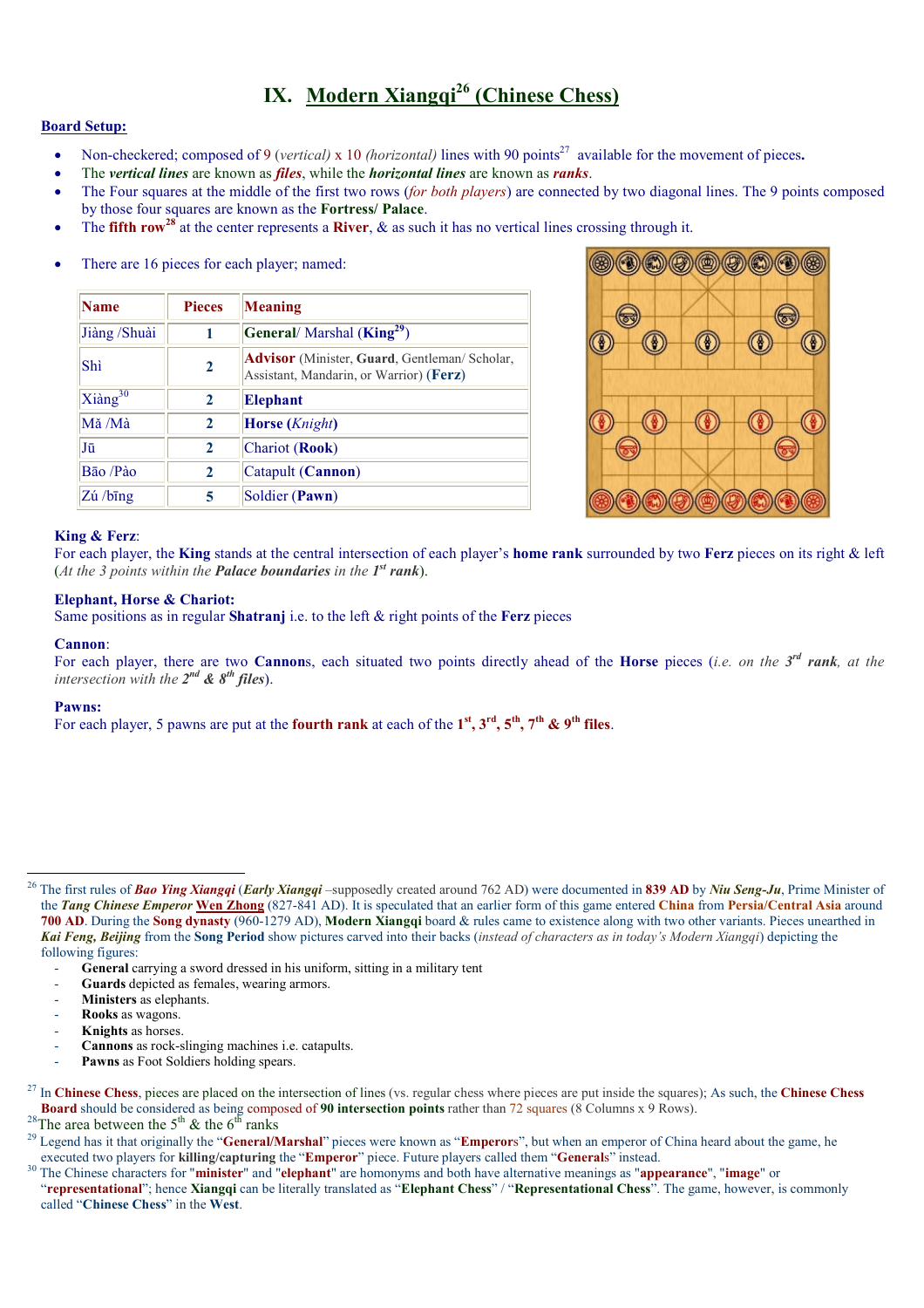# Piece Moves/Capture<sup>31</sup>:

# King:

- Moves/Captures one step orthogonally to a safe point inside the Palace.
- The King is not allowed to leave the Palace.

# Ferz, Elephant, Horse & Rook:

- Moves like regular Shatranj, but with the following constraints:
- The **Ferz** pieces can't move/capture outside the Palace.
- The Horse<sup>32</sup> & the Elephant pieces can't jump over an intervening piece.
- The **Elephant** can't cross the River (it is purely defensive).

### Cannon:

Moves Like a Rook, but captures by jumping over exactly one intervening piece (friendly or enemy); the *captured enemy piece* as well as the intervening piece may be any number of points away from the Cannon.

# Pawns:

The Pawn captures in the same way it moves *(i.e. exactly one point ahead)*.

# Pawn Promotion:

A Pawn that crosses the River will be allowed to move/capture one point sideways (to its left or right in addition to its regular move/capture of one point ahead).

# Special Rules:

- The goal of the game is to Checkmate or Stalemate the enemy King.
- There is no initial two-step Pawn move.
- There is no **Castling** option.
- The player that **Stalemates** their opponent wins the game
- It is illegal to make a move that would leave the two **Kings** facing each other on the **same file** with no other pieces in between.
- Perpetual Checking Rules:
	- The side that perpetually checks with one piece or several pieces will be ruled to lose under any circumstances unless he stops the perpetual checking.
	- The side that perpetually chases with one piece will be ruled to lose under any circumstances unless he stops the perpetual chasing.
	- If one side perpetually checks and the other side perpetually chases, the perpetually checking side has to stop or be ruled to lose.
	- When neither side violates the rules and both persist in not making an alternate move, the game can be ruled as a draw.
	- When both sides violate the same rule at the same time and both persist in not making an alternate move, the game can be ruled as a draw.

<sup>-</sup><sup>31</sup> It is speculated that the rules & board of *Modern Xiangqi* were laid down during late Bei Song (960-1126 AD) /early Nan Song (1127-1279 AD) period. These rules were developed from the earlier game of **Bao Ying Xiangqi**, which neither had a River at the Center of the board nor **Palace**/Fortress Area; As such, it didn't contain the *Modern Xiangqi* restrictions on the movement of the General, Advisors (No Palace), & Elephant Pieces (No River).

<sup>&</sup>lt;sup>32</sup> Horse move starts by first stepping one point to any of the *four orthogonal points* surrounding it & then moving to any of the *two diagonal points* situated away from that point (i.e. 8 points in total). However, if any of the orthogonal points surrounding the **Horse** is occupied (by enemy or friendly piece); then the horse's path of movement is blocked and it is unable to move in that direction.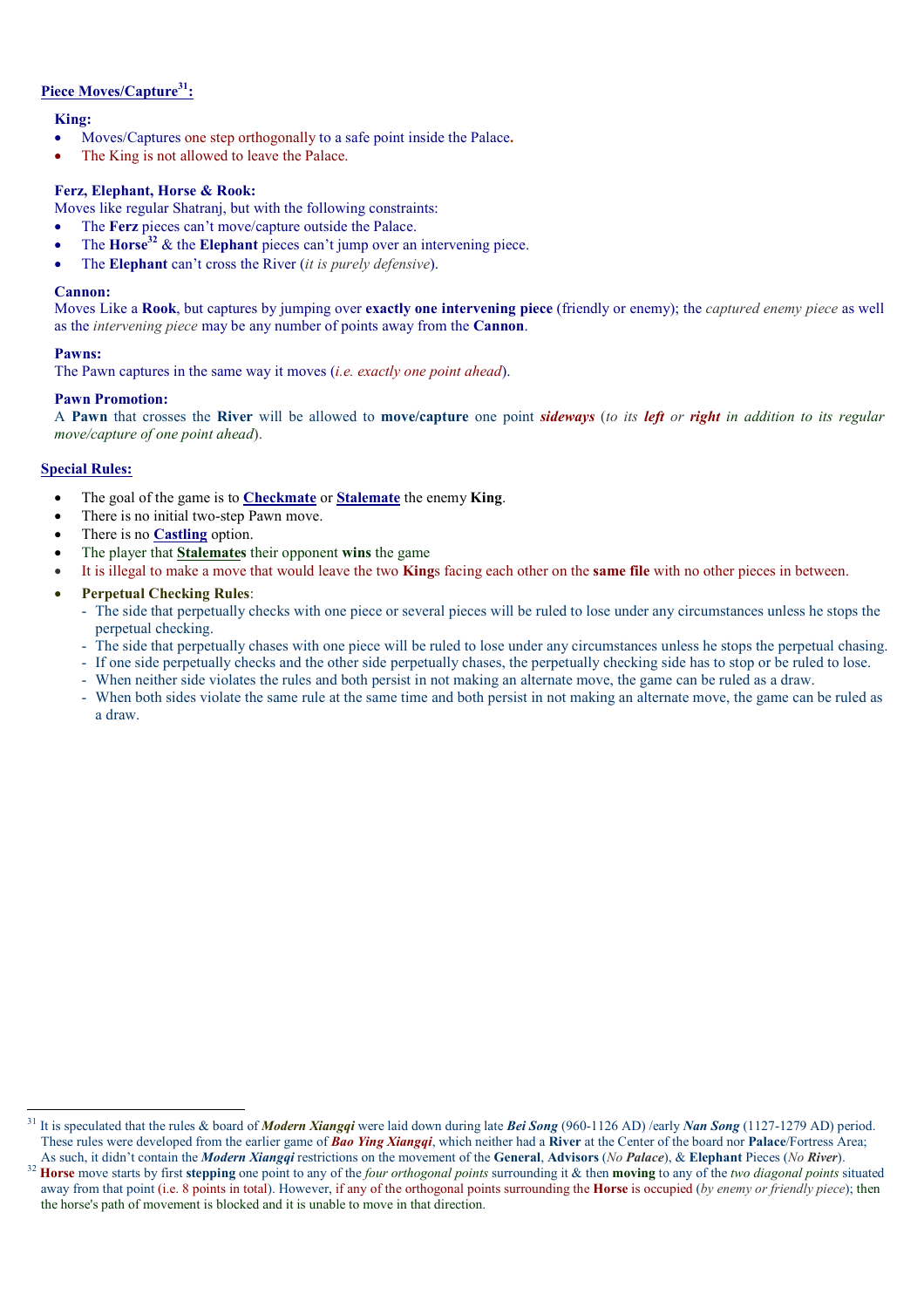# X. Janggi -Changgi<sup>33</sup> (Korean Chess)

### Board Setup:

- Same as Chinese Chess but with no **River** in the Middle Row of the Board (i.e. 90 points available for the movement of pieces).
- There are 16 pieces for each player; named:

| <b>Name</b>                                              | <b>Pieces</b> | Meaning                                                     |
|----------------------------------------------------------|---------------|-------------------------------------------------------------|
| <b>Hàn</b> , Jang (Chang) / Ch <b>ǔ</b> , Gwan (kwan)    |               | <b>General</b> /Government (King)                           |
| $\textsf{S}\textsf{a}$ (Sah)                             | $\mathbf{2}$  | Advisor, Minister,<br><b>Guard</b> (Assistant, or Mandarin) |
| Sang                                                     | $\mathbf{2}$  | Elephant                                                    |
| Ma                                                       | $\mathbf{2}$  | <b>Horse</b> ( <i>Knight</i> )                              |
| Cha                                                      | $\mathbf{2}$  | Chariot (Rook)                                              |
| $P_0$ (Poe)                                              | $\mathbf{2}$  | Cannon                                                      |
| <b>Byeong</b> <i>(Byoung)</i> / <b>Jol</b> <i>(Chol)</i> | 5             | Soldier/Bandit (Pawn)                                       |



### King:

For each player, the King stands at the central point inside the Palace (i.e. at the intersection of the  $2^{nd}$  rank & the  $5^{th}$  file).

### Other Pieces:

Same positions as in Chinese Chess, with the only exception that each player has the right to transpose the positions of his Elephant  $\&$ Horse pieces (either on one side or on both sides simultaneously, but each side must have an **Elephant & Horse** pieces).

### Piece Moves/Capture:

### King:

• Moves/Captures one safe point in any direction, orthogonal or diagonal; *can't leave the Palace*.

### Guard:

Moves/Captures one point in any direction, orthogonal or diagonal; *can't leave the Palace*.

### Sang:

- Moves/Captures 8 points away: It slides one orthogonal step followed by two outward diagonal steps.
- There must be clear passage i.e. the two points it slides across should be unoccupied.
- **Can** move to the enemy territory (i.e. offensive as well as defensive)

#### Horse:

Moves/Captures like Chinese Chess (Horse can't jump).

#### Chariot:

- Moves/Captures the same as in Chinese Chess
- Once inside the enemy Palace, it can move/capture across the diagonal lines.

### Cannon:

- Moves/Captures by jumping over **exactly one intervening piece** (friendly or enemy non-cannon piece); the captured enemy piece as well as the intervening piece may be any number of points away from the Cannon.
- When making a move, the canon can land on any empty point that exists on the other side of the jumped-over piece.
- Can't capture or jump over another cannon (as a result, Cannons can't make the first move in a game).
- Once inside the enemy **Palace**, it can move/capture across the diagonal lines.

### Pawns:

- The Pawn moves/captures exactly one point to the left, right, or forward.
- Once inside the enemy Palace, they can slide forward across the diagonal lines.
- Pawns can't move backwards.

<sup>&</sup>lt;sup>33</sup> The name Jang means General; Jang-gi literally translates to "The General's Game"; other romanizations of the game are Jangki, and Tjyang Keui.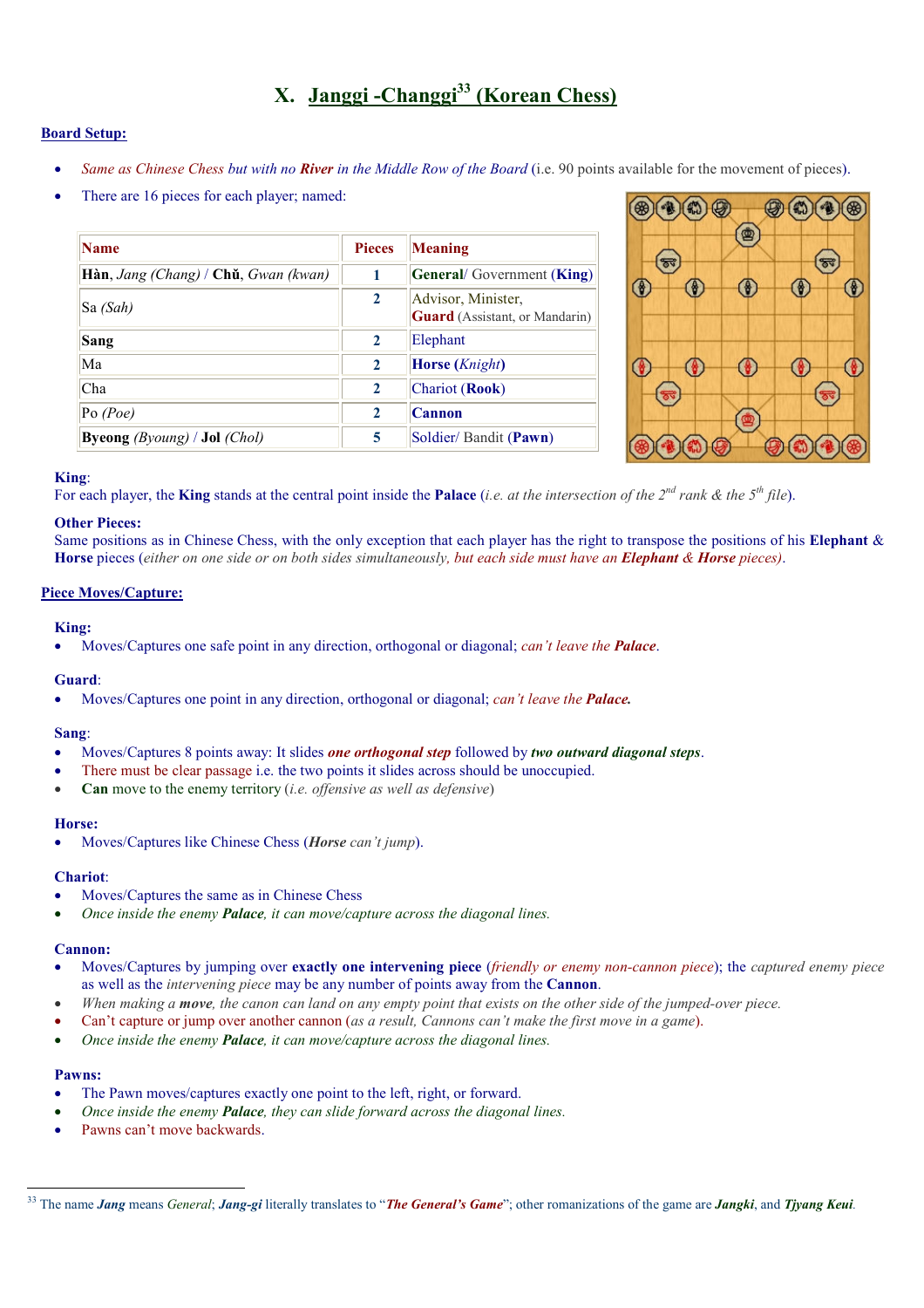# Special Rules:

- The goal of the game is to **Checkmate** the enemy **King**.
- There is no initial two-step Pawn move.
- There is no **Castling** option.
- A **Stalemate**d party can pass his turn; if the attacking party can't deliver a **checkmate** at a later stage, then the game will be considered a draw.
- There is no **draw** by perpetual check or repetition of position<sup>34</sup>.
- The player who makes a move that causes his **King** to face the enemy **King** unobstructed forfeits his right to win the game<sup>35</sup> i.e. even if, at a later stage, he was able to checkmate the enemy King, the game will be considered a draw.
- If the Kings come to face each other across the board and the player to move does not move away this is Bitjang, a draw.
- When the two Kings are on the same vertical line  $\&$  there is only one friendly piece in between; then, if that piece attacks the enemy King without being defended by a friendly piece (other than the King), the game will be considered a draw (Such a move will force the enemy King to capture the friendly piece causing the two kings to face each other).

<sup>-</sup><sup>34</sup> If a position is being repeated, a referee is called to determine who is at fault. Usually the referee orders the player who is losing to make a different move, so the player who is winning can press for an advantage, but sometimes it is not technically clear who is to blame, and different referees may differ as to which player must deviate, or whether repetition is mutually forced.

 $35$  For the rest of that game, this player can use his **King** to give check to the other player's **King.** The decision to cause such a situation is driven by the player's desire to avoid either a stalemate or being checkmated.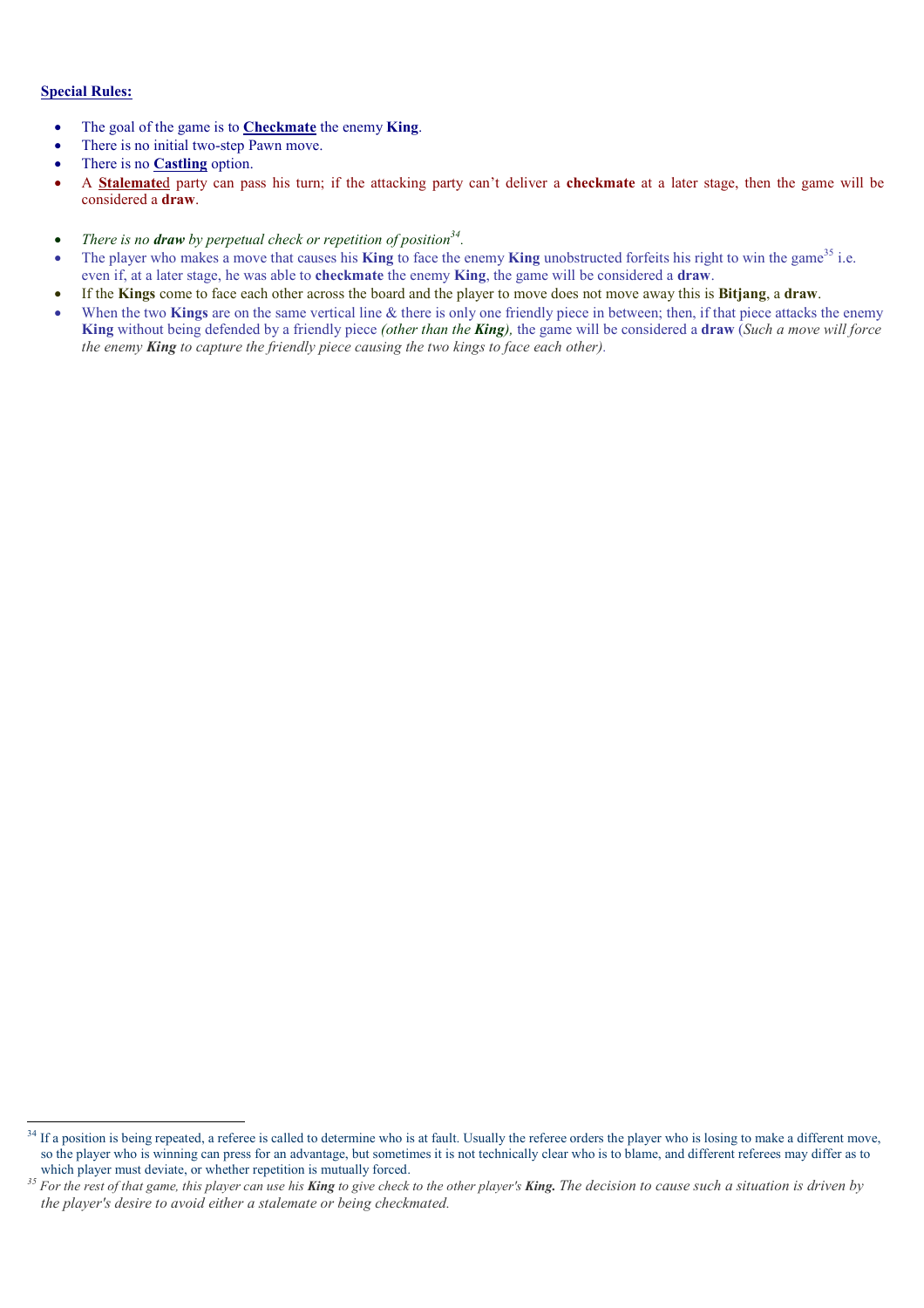# XI. Heian Shogi<sup>36</sup>

### Board Setup:

- Non-checkered  $8x8$  Board<sup>37</sup> with 64 squares available for the movement of pieces.
- There are 16 pieces for each player; named:

| $\sum_{n=1}^{\infty}$                               |              | <b>Pieces</b> Meaning                                      | <b>Promoted To</b> | Meaning                                           |
|-----------------------------------------------------|--------------|------------------------------------------------------------|--------------------|---------------------------------------------------|
| Gyokushō (Gyoku)<br>$\sqrt{O}$ shō $\overline{O}$ ) |              | Jeweled, Jade General<br>/Royal General (King)             |                    |                                                   |
| Kinshō $(Kin)$                                      |              | <b>Gold General</b>                                        |                    |                                                   |
| Ginshō $(Gin)$                                      | $\mathbf{2}$ | <b>Silver General</b>                                      | Narigin            | <b>Promoted Silver</b>                            |
| <b>Keima</b> (Kei)                                  |              | Honorable/ <i>Laureled Horse</i> ( <i>Knight</i> ) Narikei |                    | <b>Promoted Laurel</b> ( <i>Promoted Knight</i> ) |
| Kyōsha $(Ky\bar{o})$                                | $\mathbf{2}$ | Incense Chariot (Lance)                                    | Narikyō            | Promoted Incense ( <i>Promoted Lance</i> )        |
| $\vert$ Fuhyō, <i>Hohei (Fu)</i>                    | 8            | Foot Soldier (Pawn)                                        | Tokin $(T_O)$      | Reaches Gold (Promoted Pawn)                      |

### First Row Pieces:

- The **King** is placed in the central square that is on the player's left (i.e. Kings are not facing each others).
- The Gold General is always placed in the central square to the right of the King.
- Two Silver Generals surround the King & Gold General on both sides.
- Two Laureled Horses surround the Silver Generals on both sides.
- Two Lances sitting on the Board Edges, surrounding the Laureled Horses on both sides.

### Third Row Pieces:

• 8 Pawns placed in all the squares of the Third Row.

#### Piece Moves:

#### King:

Same as in International Chess; Castling doesn't exist.

### Gold General:

Moves/Captures one square orthogonally or one square diagonally forward. (All directions except diagonally backward)

### Silver General:

Moves/Captures one square diagonally or one square directly forward. (Ferz + one step forward)

### Keima:

- Moves/Captures like a **Horse**, but only in the forward direction (*i.e. towards 2 destinations only*).
- Can jump over intervening pieces.

### Lance (Spear):

- Moves/Captures vertically ahead over any number of empty squares (*Forward Movement of a Rook*)
- Can't move backwards.

<sup>37</sup> Heian Shogi was also played on a larger 8x9 Board with same rules (with 18 pieces for each player); differences from the 8x8 board game are:

-

- King: Placed on the Central Square<br>- Pawn (9 Pieces in Total): Placed on the third row with t
- Pawn (9 Pieces in Total): Placed on the third row with the rest of the Pawns<br>- Gold General (2 Pieces in Total): Gold Generals surrounding the King on both sides Gold Generals surrounding the King on both sides
- Silver General (2 Pieces in Total): Silver Generals surrounding the Gold Generals on both sides
- Other Pieces: Same distribution as the 8x8 board

During the Nara period (710-794 AD), Japan was part of an international trading network that linked it with such distant countries as India and Iran, although the strongest cultural and artistic influences still came from China and Korea (their ancient trading neighbors). It is speculated that either at the end of this period or early in Heian Era that chess was introduced to Japan. The development of Heian Shogi probably was influenced by the ancient chess variants played in the Indo-China region (e.g. Burma, Thailand, Cambodia), and the early Chinese Chess, Bao Ying Xiangqi.



<sup>&</sup>lt;sup>36</sup> The translation of the Name "Shô" means "General" and "Gi" means "Board Game"; therefore, the literal translation for Shogi is "The General's Game". This Shogi Game, AKA Heian Sho Shogi (Heian Little Shogi), was the earliest chess game played in Japan, it was a well-known game during the Heian Era (794-1185 AD). The earliest account of the rules is given in a history text entitled **NICHUREKI** dated between 1126 and 1130.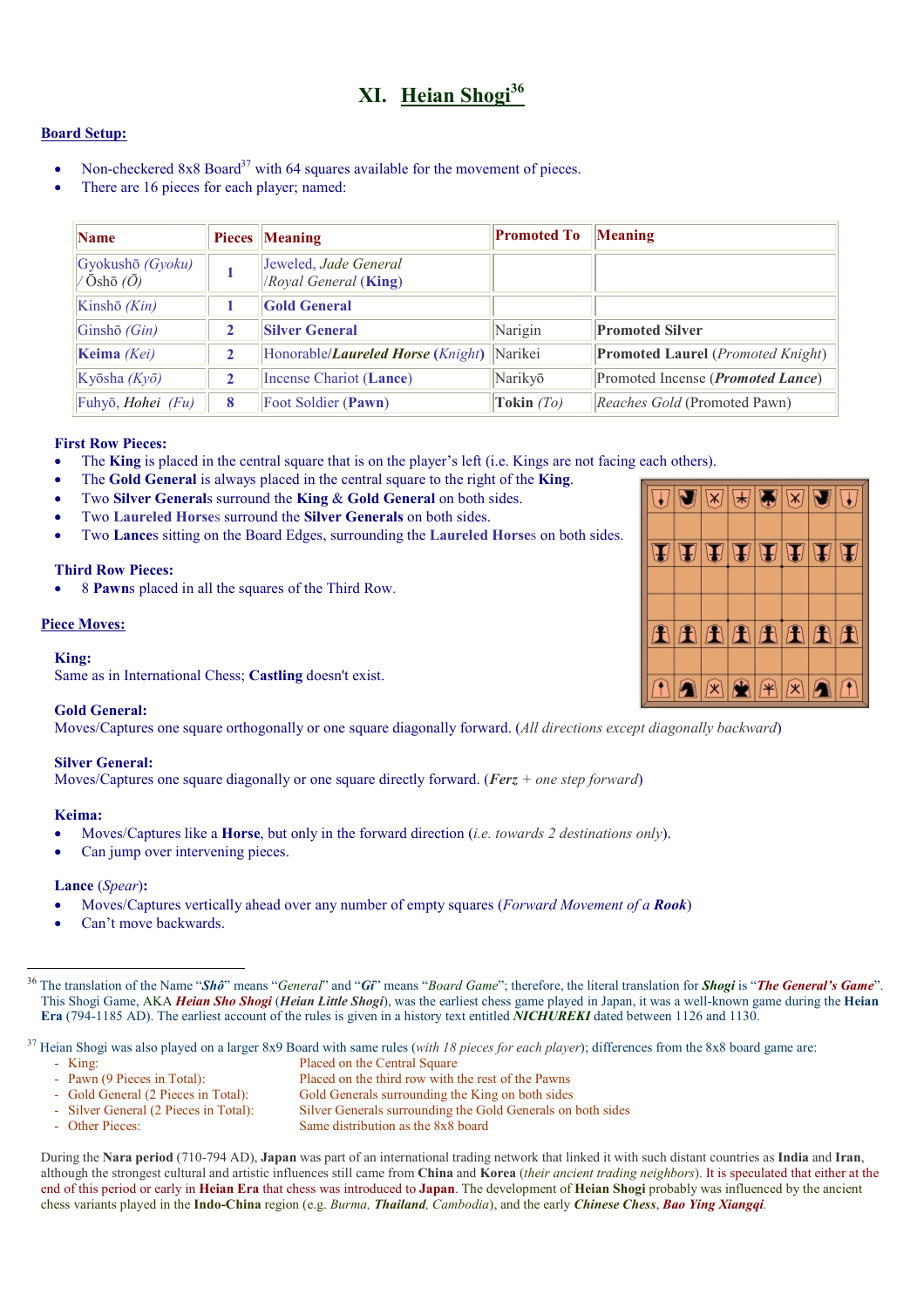#### Pawn:

Moves/Captures one square straight forward *(Unlike Shatranj, it captures the same way as it moves)*.

#### Promoted Pieces:

• Promoted Silver General, Keima, Lance & Pawn Pieces can only move/capture as Gold General.

#### Special Rules:

- The goal of the game is to **Checkmate** the enemy **King**.
- There is no initial two-step **Pawn** move.
- There is no **Castling** option.
- **Bare King** counts as a Win, provided that your King cannot be bared on the very next move.
- Two bare Kings (see above) count as a Draw.
- The player that **Stalemates** their opponent wins the game.

### Promotion Rules:

- Any piece (other than King or Gold General) moving to a square in the **Promotion Zone** (The last three rows towards the opponent) earns a promotion.
- Promotion is only allowed at the end of a move/capture on condition that such a move/capture has either:
	- Originated from a square inside the promotion zone; or
		- Ended at a square inside the promotion zone.
- **Promotion is optional**<sup>38</sup> to the player except for pieces that has no further legal moves:
	- Pawn & Lance Pieces *must promote* when arriving on the 8th row.
	- Keima Pieces *must promote* when arriving on the  $7<sup>th</sup>$  row.

# XII. Sho Shogi (Little/Small Shogi)

#### Board Setup:

- Non-checkered 9x9 Board with 81 squares available for the movement of pieces.
- There are 21 wedge-shaped "∩" pieces for each player; named:

| <b>Name</b>                                       |                | <b>Pieces</b> Meaning                                      | <b>Promoted To</b>                 | Meaning                                           |
|---------------------------------------------------|----------------|------------------------------------------------------------|------------------------------------|---------------------------------------------------|
| Gyokushō (Gyoku)<br>$\sqrt{O}$ shō $\overline{O}$ |                | Jeweled, Jade General<br>/Royal General (King)             |                                    |                                                   |
| Kinshō $(Kin)$                                    | 2              | <b>Gold General</b>                                        |                                    |                                                   |
| Ginshō $(Gin)$                                    | $\mathbf{2}$   | <b>Silver General</b>                                      | Narigin                            | <b>Promoted Silver</b>                            |
| Keima (Kei)                                       | $\overline{2}$ | Honorable/ <i>Laureled Horse</i> ( <i>Knight</i> ) Narikei |                                    | <b>Promoted Laurel</b> ( <i>Promoted Knight</i> ) |
| Kyōsha $(Ky\bar{o})$                              | 2              | Incense Chariot (Lance)                                    | Narikyō                            | Promoted Incense ( <i>Promoted Lance</i> )        |
| Fuhyō, Hohei (Fu)                                 | 9              | Foot Soldier (Pawn)                                        | Tokin $(To)$                       | Reaches Gold (Promoted Pawn)                      |
| Suizō                                             | 1              | <b>Drunk Elephant</b>                                      | Taishi                             | <b>Crown Prince</b>                               |
| Hisha $(Hi)$                                      |                | <b>Flying Chariot (Rook)</b>                               | $Ry\bar{u}\bar{o}$ ( $Ry\bar{u}$ ) | <b>Dragon King (Promoted Rook)</b>                |
| Kakugyō <i>(Kaku)</i>                             |                | Angle Mover/Goer (Bishop)                                  | $Rvūma$ (Uma)                      | <b>Dragon Horse</b> (Promoted Bishop)             |

#### First Row Pieces:

- The King is placed in the Central Square.
- Two Gold Generals surround the King on both sides.
- Two Silver Generals surround the Gold Generals on both sides.
- Two Laureled Horses surround the Silver Generals on both sides.
- Two Lances sitting on the Board Edges, surrounding the Laureled Horses on both sides.

<sup>-</sup><sup>38</sup> Other Interpretations of the **NICHUREKI** rules state that the **Promotion is compulsory**, and must be done in the following manner: - Pawn, Silver General *must* promote upon reaching the  $6<sup>th</sup>$  Row.

<sup>-</sup> Keima *must* promote upon reaching the  $7<sup>th</sup>$  Row.

<sup>-</sup> Lance *must* promote upon arriving at any of the  $6<sup>th</sup>$ ,  $7<sup>th</sup>$ , or  $8<sup>th</sup>$  Rows.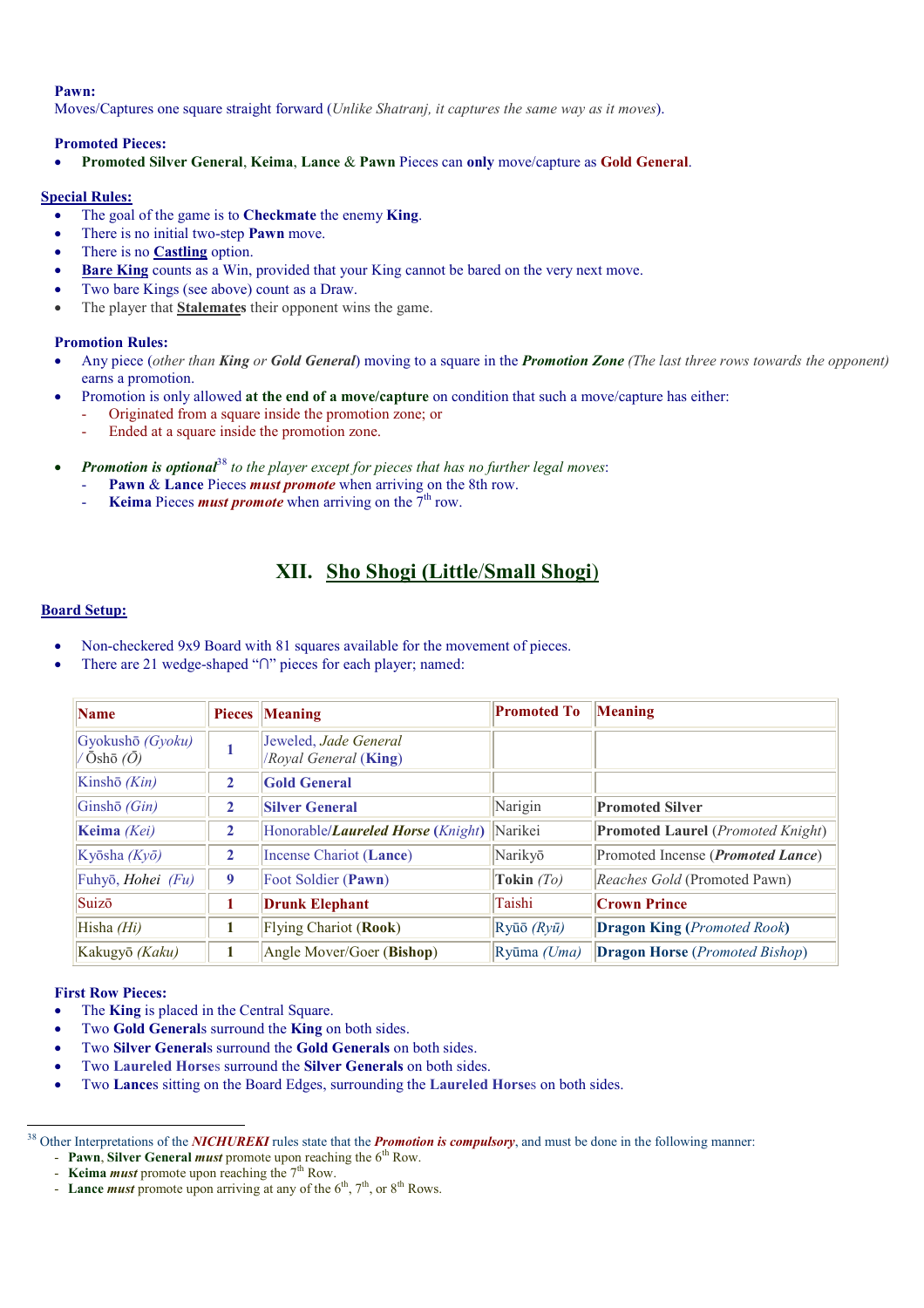# Second Row Pieces:

- The Drunk Elephant is placed in the Central Square in front of the King.
- The Bishop is placed on the player's Left in front of the Keima.
- The Rook is placed on the player's Right in front of the Keima.

# Third Row Pieces:

• 9 Pawns placed in all the squares of the Third Row.

# Piece Moves:

### King, Bishop & Rook:

Same as in International Chess; Castling doesn't exist.

## Drunk Elephant<sup>39</sup>:

Moves/Captures one square diagonally, horizontally, or directly forward. (All directions except backward)

### Gold General:

Moves/Captures one square orthogonally or one square diagonally forward. (All directions except diagonally backward)

### Silver General:

Moves/Captures one square diagonally or one square directly forward. (Ferz + one step forward)

### Keima:

- Moves/Captures like a **Horse**, but only in the forward direction (*i.e. towards 2 destinations only*).
- Can jump over intervening pieces.

### Lance (Spear):

- Moves/Captures vertically ahead over any number of empty squares (Forward Movement of a Rook)
- Can't move backwards.

### Pawn:

Moves/Captures one square straight forward *(Unlike Shatrani, it captures the same way as it moves)*.

### Promoted Pieces:

- Crown Prince<sup>40</sup> (Promoted Drunk Elephant) can move exactly as a King (i.e. one safe square in any direction)
- Promoted Silver General, Keima, Lance & Pawn Pieces can only move/capture as Gold General.
- Promoted Rook Pieces will move/capture as King + Rook.
- Promoted Bishop Pieces will move/capture as King + Bishop.

### Special Rules:

- The goal of the game is to Checkmate the enemy King; If the opposing player has obtained a 'Crown Prince' by promotion; that piece must also be captured (or bared) in order to win the game.
- There is no initial two-step **Pawn** move.
- There is no **Castling** option.
- Bare King counts as a Win, provided that your King cannot be bared on the very next move.
- Two bare Kings (see above) count as a Draw.
- The player that **Stalemates** their opponent wins the game.

### Promotion Rules:

- Any piece (other than King or Gold General) moving to a square in the **Promotion Zone** (The last three rows towards the opponent) earns a promotion.
- Promotion is only allowed at the end of a move/capture on condition that such a move/capture has either:
	- Originated from a square inside the promotion zone; or
		- Ended at a square inside the promotion zone.
- **Promotion is optional** to the player except for pieces that has no further legal moves: Pawn, Lance & Keima Pieces *must promote* when arriving on the 9th row.



 $39$  The 1696 edition of 'Sho-Shogi Zushiki' stated that the **Drunk Elephant** piece was removed by order of **Emperor Gonara** (reigned 1536-1557). Soon after, the Modern Shogi was born with the addition of the **Dropping Rules**.

A player who gains a 'Crown Prince' effectively acquires a second 'King' as the 'Crown Prince' must also be captured (or bared) before the opponent can win the game.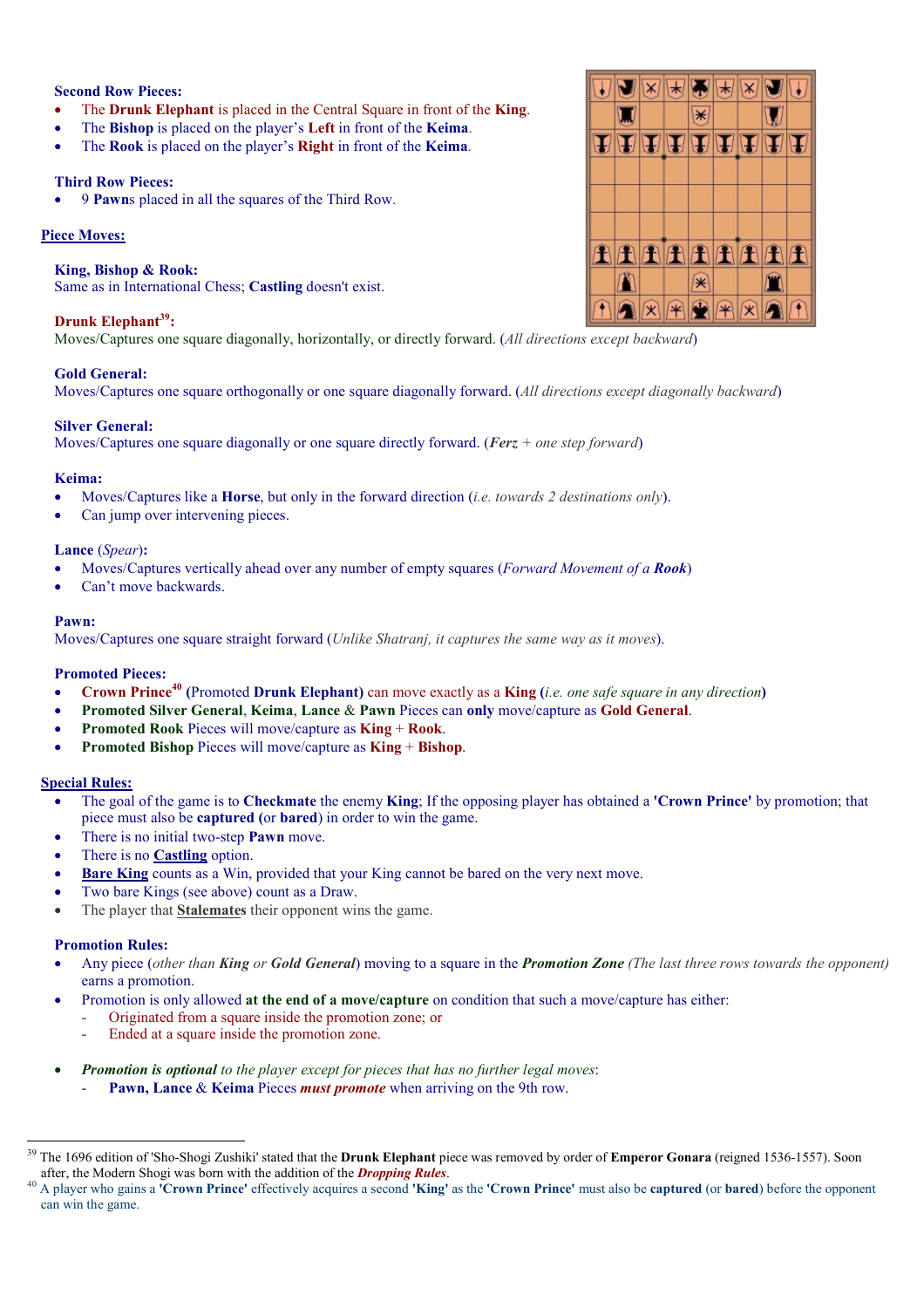# XIII. Modern Shogi<sup>41</sup> (Japanese Chess)

# Board Setup:

- Non-checkered 9x9 Board with 81 squares available for the movement of pieces.
- There are 20 wedge-shaped "∩" pieces<sup>42</sup> for each player; named:

| <b>Name</b>                                      |   | <b>Pieces Meaning</b>                                      | Promoted To <sup>43</sup> Meaning  |                                                   |
|--------------------------------------------------|---|------------------------------------------------------------|------------------------------------|---------------------------------------------------|
| Gyokushō (Gyoku)<br>$\sqrt{O}$ shō ( $\bar{O}$ ) |   | Jeweled, Jade General<br>/Royal General (King)             |                                    |                                                   |
| Kinshō $(Kin)$                                   | 2 | <b>Gold General</b>                                        |                                    |                                                   |
| Ginshō $(Gin)$                                   | 2 | <b>Silver General</b>                                      | Narigin                            | <b>Promoted Silver</b>                            |
| Keima $(Kei)$                                    | 2 | Honorable/ <i>Laureled Horse</i> ( <i>Knight</i> ) Narikei |                                    | <b>Promoted Laurel</b> ( <i>Promoted Knight</i> ) |
| Kyōsha $(Ky\bar{o})$                             | 2 | Incense Chariot (Lance)                                    | Narikyō                            | Promoted Incense ( <i>Promoted Lance</i> )        |
| Fuhyō, Hohei (Fu)                                | 9 | Foot Soldier (Pawn)                                        | Tokin $(To)$                       | Reaches Gold (Promoted Pawn)                      |
| Hisha $(Hi)$                                     |   | Flying Chariot (Rook)                                      | $Ry\bar{u}\bar{o}$ ( $Ry\bar{u}$ ) | <b>Dragon King (Promoted Rook)</b>                |
| Kakugyō (Kaku)                                   |   | Angle Mover/Goer (Bishop)                                  | Ryūma (Uma)                        | <b>Dragon Horse</b> ( <i>Promoted Bishop</i> )    |

#### All Pieces:

Same as Sho Shogi; the only exception being the absence of the Drunk Elephant Piece.



#### All Pieces:

Same as Sho Shogi; the only exception being the absence of the Drunk Elephant Piece.

#### Promoted Pieces:

Same as Sho Shogi; the only exception being the absence of the Crown Prince Piece (Promoted Drunk Elephant).

## Dropping of Captive Enemy Pieces:

A user is allowed to re-enter the captured pieces of his enemy to the board to be used as his own<sup>44</sup>. Such drop counts as a separate move.

# Special Rules:

- The goal of the game is to Checkmate<sup>45</sup> or Stalemate the enemy King.
- There is no initial two-step **Pawn** move.
- There is no **Castling** option.
- The player that **Stalemates** their opponent wins the game.
- Perpetual check is forbidden. The player initiating the check must break it off, or else he'll lose the game.
- **Repetition** (Sennichite): If the same game position occurs (non-perpetual chess) **four times** with the same player to play, then the game is a **draw**. Two positions are the same, if the pieces in hand  $\&$  the position on the board recur in the same manner.
- Impasse (*Jishōgi*): The game reaches an impasse if both kings have advanced into their respective promotion zones and neither player can hope to mate the other or to gain any further material. If this happens then the winner is decided as follows: each rook or bishop scores 5 points for the owning player, and all other pieces except kings score 1 point each. (Promotions are ignored for the purposes of scoring.) A player scoring less than 24 points loses. If both players have at least 24 points, then the game is a draw.



<sup>&</sup>lt;sup>41</sup> This game was developed from *Sho Shogi*; it probably took its present form in the  $16<sup>th</sup>$  century.

<sup>&</sup>lt;sup>42</sup> In Japanese Chess, there are no colored pieces for the different players; both of them have the same pieces with the same color. The only way to differentiate the piece for each player is by directing the wedge towards the enemy. This way is very handy since, at a later stage, each player can re-enter the *captured pieces* of his enemy to the board  $\&$  play with them as part of his own army by simply re-directing *their wedge* towards the enemy.

<sup>&</sup>lt;sup>43</sup> Each Piece (*other than the King & the Gold Generals*) has another inscription (*Promoted Name*/Shape) on the other side, written in different color. When any of these pieces gets promoted, the player simply flips the Wedge Shaped Piece to the other side (i.e. the side with the different colored inscription).

**David Pritchard** credits this to the practice of 16th century mercenaries in Japan who switched loyalties when captured as an alternative to execution.

 $45 \overline{To say "Check!"}$  in Japanese, one says " $\bar{O}te!"$ , and is not required. Checkmate is called *Tsume* or  $\bar{O}tedzume$ .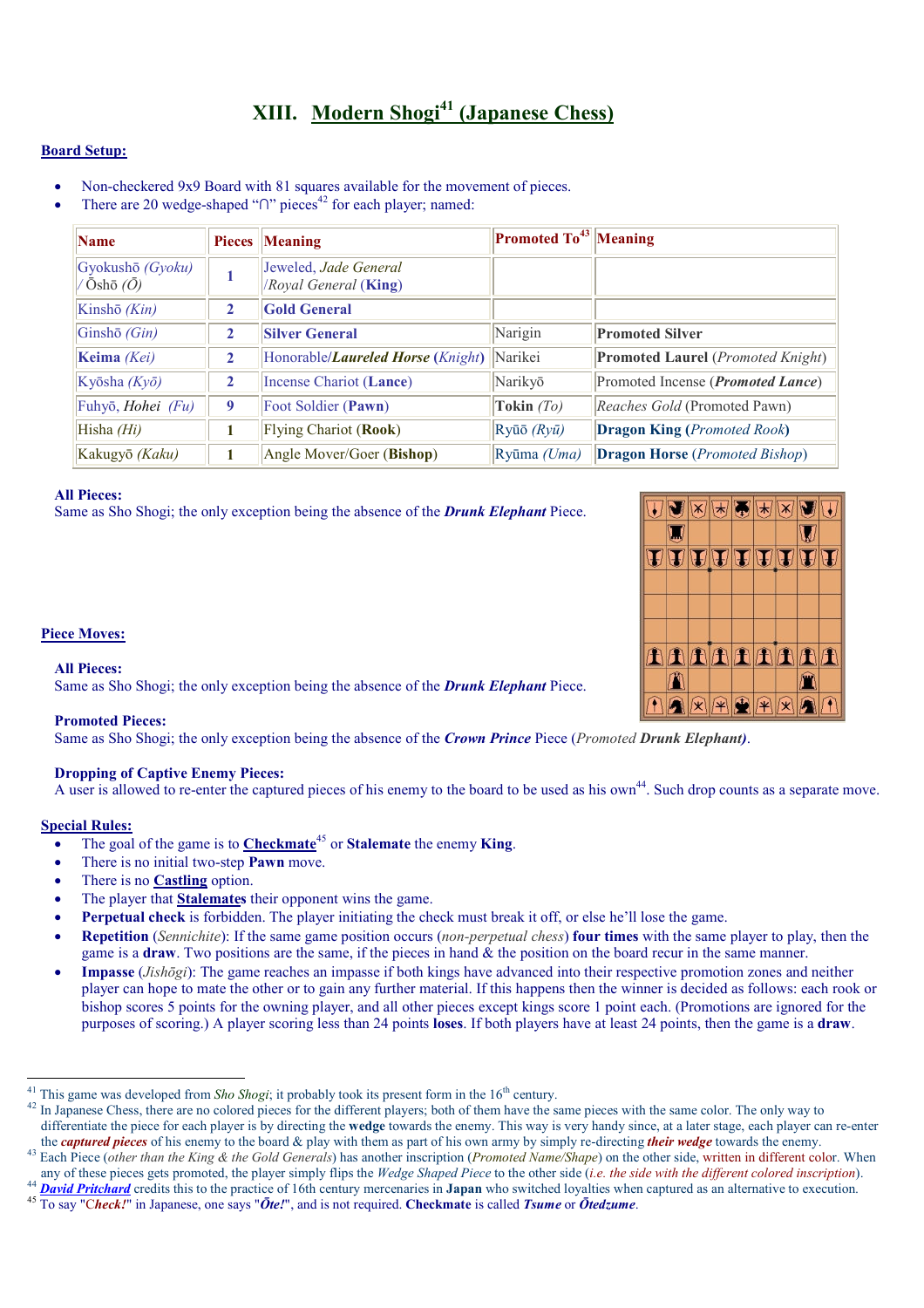### Promotion Rules:

- Any piece (other than King or Gold General) moving to a square in the **Promotion Zone**<sup>46</sup> earns a promotion.
- Promotion is only allowed at the end of a move/capture on condition that such a move/capture has either:
- Originated from a square inside the promotion zone; or
	- Ended at a square inside the promotion zone.
- **Promotion is optional** to the player except for pieces that has no further legal moves:
	- Pawn & Lance Pieces *must promote* when arriving on the 9th row.
	- Keima Pieces *must promote* when arriving on the 8th or 9th rows.
- Once captured, the Promoted Pieces lose their promoted status. Otherwise, promotion becomes permanent.
- Pieces 'dropped' into the **Promotion Zone** may not promote until making at least one move.

#### Dropping Rules:

- Captured pieces may only be dropped to **vacant squares** (*i.e. capture by dropping is not allowed*)
- All pieces (including Pawns) may be dropped to cause an immediate stalemate<sup>47</sup>.
- Non-Pawn Pieces may be dropped to cause an immediate checkmate<sup>48</sup>.
- A Pawn may not be dropped onto a column containing a non-promoted Pawn.
- A Pawn can be dropped to check the enemy King *only if* it won't result in an *immediate checkmate*.
- A Piece may not be dropped on a square from which it will never be able to move; i.e.
	- Pawn & Lance Pieces may not be dropped to the 9th row.
	- Keima Pieces may not be dropped to the 8th or 9th rows.

<sup>&</sup>lt;sup>46</sup> The last three rows towards the opponent.

<sup>&</sup>lt;sup>47</sup> Immediate stalemate situation will exist when the opponent's King is put in a position where he has no further legal moves (*i.e. Non-King pieces can't* move & the vacant squares surrounding the King are all under threat by the Enemy).

<sup>&</sup>lt;sup>48</sup> **Immediate checkmate** situation will exist when the opponent's King is checked so that he'll be checkmated exactly in the next move.